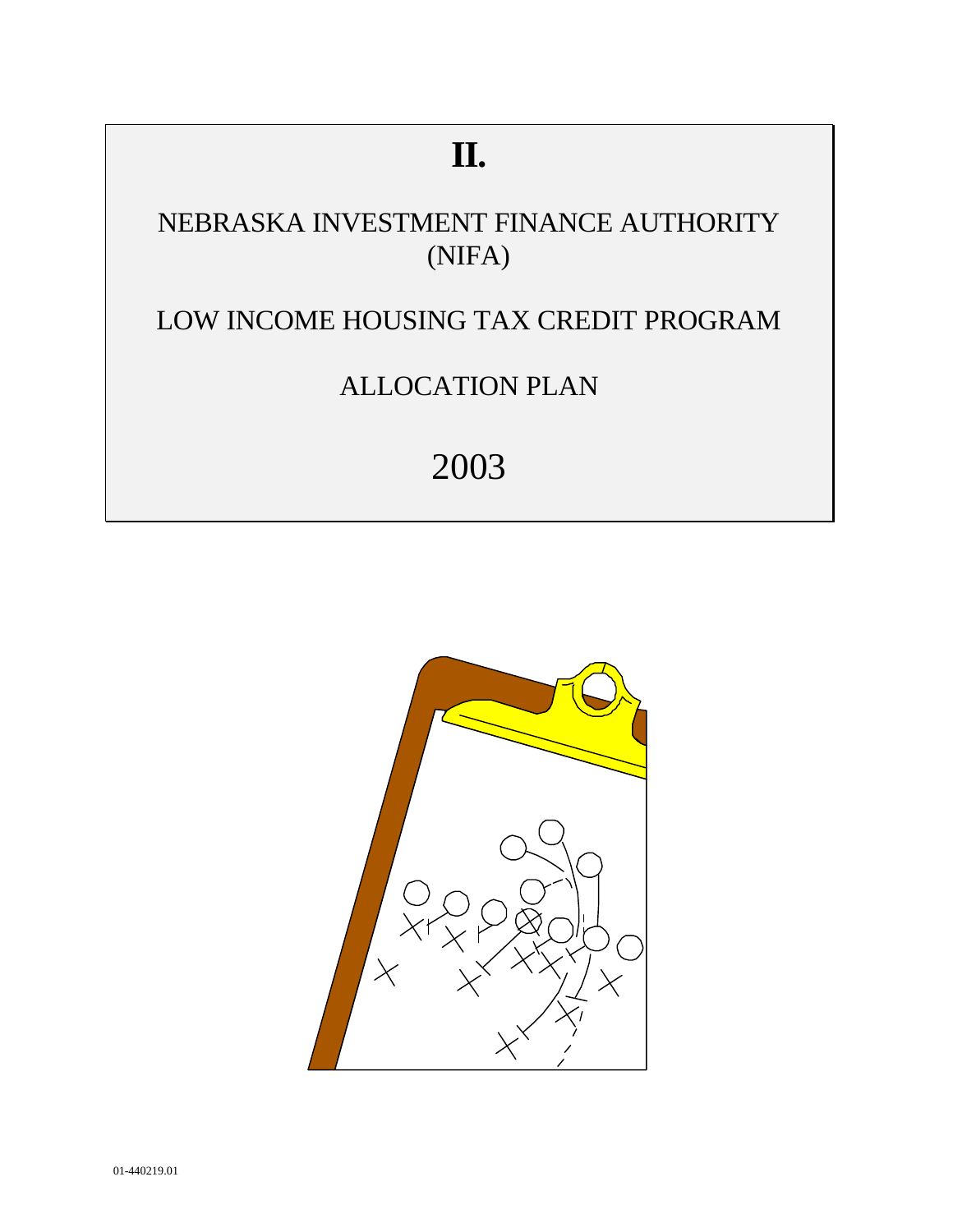### LOW INCOME HOUSING TAX CREDIT PROGRAM

### **2003 Allocation Plan**

### **Table of Contents**

#### Page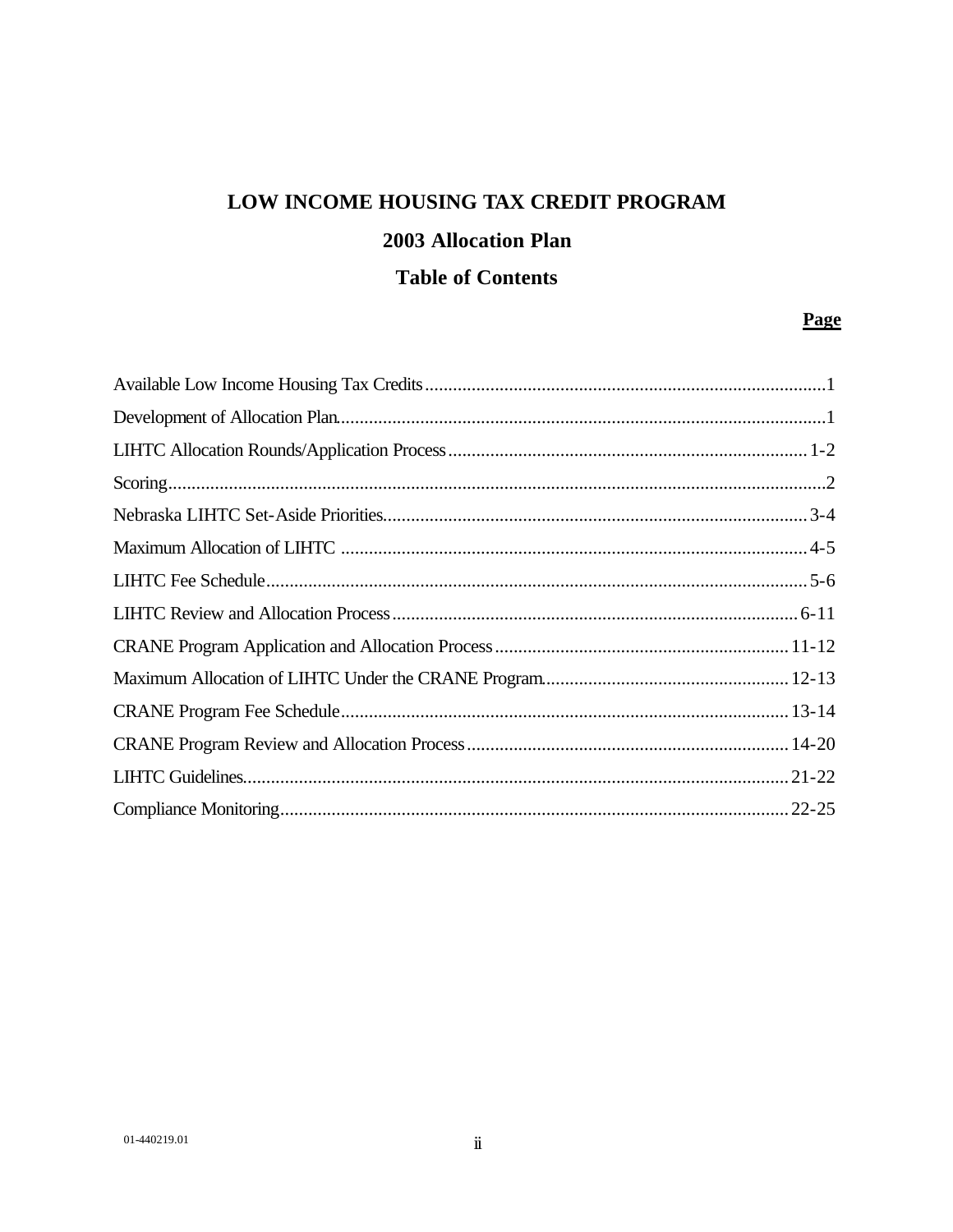### **NEBRASKA INVESTMENT FINANCE AUTHORITY 2003 LIHTC ALLOCATION PLAN**

#### **AVAILABLE LOW INCOME HOUSING TAX CREDITS**

The Nebraska Investment Finance Authority ("NIFA") has approximately \$2,900,000 of Low Income Housing Tax Credits ("LIHTC") available for the calendar year 2003. This amount is based on the Bureau of Census Current Population Report for Nebraska multiplied by \$1.75 and indexed as determined by the Internal Revenue Service ("IRS"). This amount may be increased by LIHTC returned to NIFA from prior years or LIHTC allocated to Nebraska from the 2003 national LIHTC pool.

#### **DEVELOPMENT OF ALLOCATION PLAN**

The 2003 Allocation Plan was drafted and then reviewed by several work groups consisting of individuals from many parts of Nebraska, with diverse backgrounds and interests in the LIHTC Program (the "LIHTC Program"). Public hearings on the LIHTC Package (the "Package") which includes the Information Guide, Allocation Plan, Application Form, Carryover Manual, Cost Certification Manual, and Land Use Restriction Agreement were held in Lincoln, Nebraska. Suggestions and comments were accepted from those attending and from those who responded via U.S. mail. Comments were taken into consideration in developing and drafting the final allocation plan.

The LIHTC Package was approved by the Nebraska Investment Finance Authority Board of Directors and was forwarded to the Governor of the State of Nebraska for approval. Nebraska's Allocation Plan encourages the selection of developments that serve to address the most pressing housing needs of Nebraska, within the guidelines and requirements established under Section 42 of the Internal Revenue Code of 1986, as amended (the "Code"). NIFA, at its sole discretion, reserves the right to modify or waive any conditions to the LIHTC Package, which are otherwise not mandated by the Code, contained in the LIHTC Package. Modifications by NIFA may include, but are not limited to, modifications which may allow for better coordination with other state and federal programs and/or funding sources.

The Allocation Plan, LIHTC Forms and Documents, NIFA Manuals and Guidelines may be amended from time to time as new guidelines and regulations are issued under Section 42 of the Code or as NIFA deems necessary to meet the LIHTC Program goals and objectives.

Persons wishing to apply for LIHTC must complete the 2003 NIFA LIHTC application (the "LIHTC Application"). (See "CRANE Application and Allocation Process" below for LIHTC available pursuant to the CRANE Program.) LIHTC Applications may be obtained by contacting NIFA, or downloading the application from the NIFA Internet Web site (www.NIFA.org).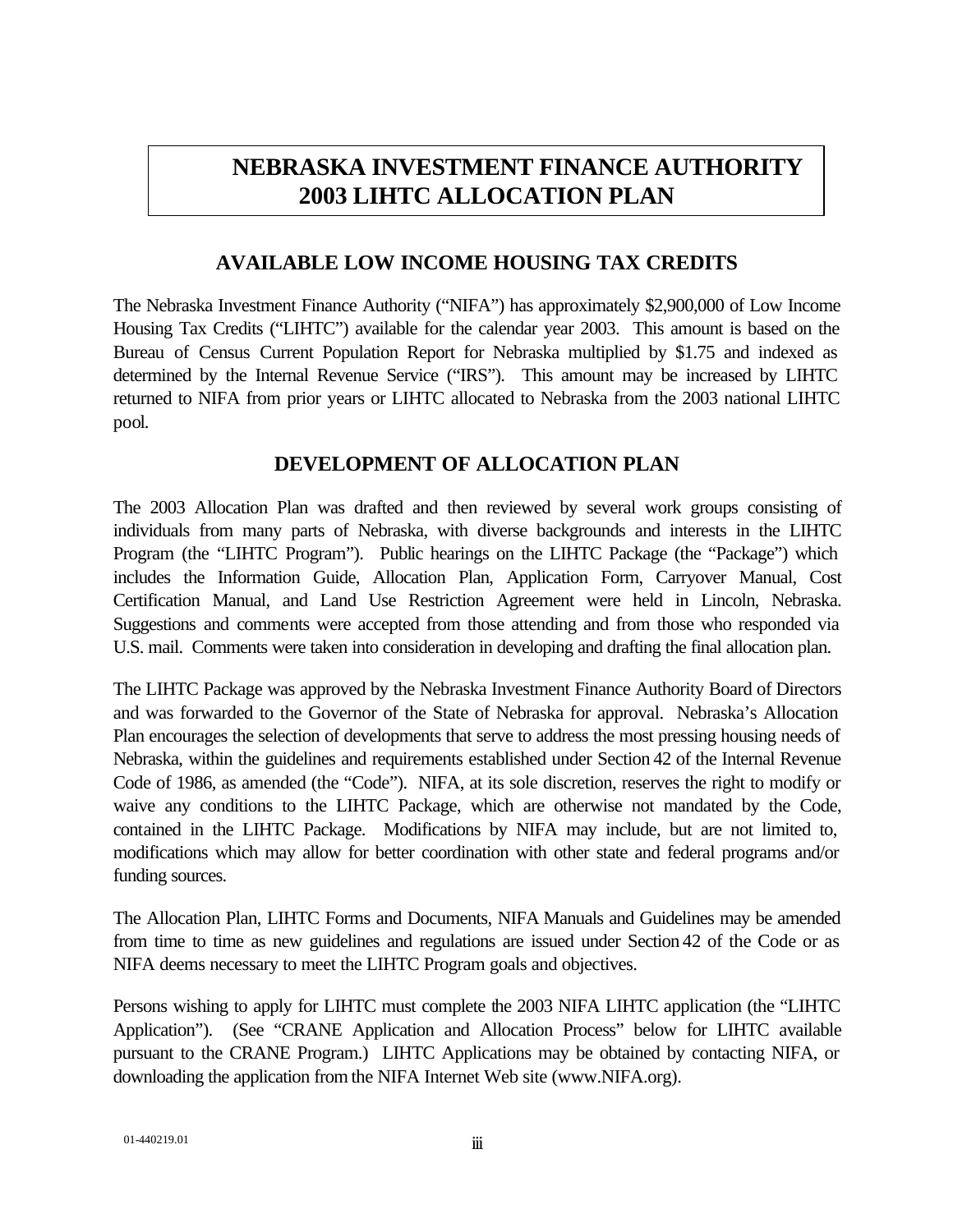#### **LIHTC ALLOCATION ROUNDS/APPLICATION PROCESS**

Applicants may apply to receive a reservation of LIHTC by submitting a LIHTC Application. NIFA must receive an original and two copies of the completed LIHTC Application with tabbed indexes for each exhibit as set forth in the LIHTC Application, including all applicable fees, by 5:00 p.m. (central time) on the dates specified below. Applicants who do not submit an original and two copies of the LIHTC Application, with tabbed indexes, will not be reviewed or scored by NIFA. NIFA will hold the following rounds to accept LIHTC Applications:

| 2003      | <b>LIHTC</b><br><b>Application</b><br><b>Round Opens</b> | <b>Deadline</b>                          | <b>LIHTC</b><br><b>Reservations</b><br><b>Issued</b> | <b>Approximate</b><br><b>Amounts of</b><br><b>LIHTC Reserved</b> |
|-----------|----------------------------------------------------------|------------------------------------------|------------------------------------------------------|------------------------------------------------------------------|
| Rounds 1: | February 17                                              | February 21                              | March 21                                             | \$1,000,000                                                      |
| Round 2:  | April 21                                                 | April 25                                 | May $16$                                             | \$500,000                                                        |
| Round 3:  | June $16$                                                | June $20$                                | July 18                                              | Balance of<br><b>LIHTC</b>                                       |
| Rounds 4: |                                                          | (If necessary)—to be determined by NIFA* |                                                      |                                                                  |

\*NIFA may create additional rounds or make changes to the above rounds if necessary to meet LIHTC Program goals and objectives.

LIHTC Applications that do not receive a LIHTC Conditional Reservation in any given round (other than the final round) will be considered in the following 2003 round if:

- (a) Applicant notifies NIFA, in writing, that it still would like the development to be considered for LIHTC;
- (b) The development meets or exceeds the minimum threshold criteria established by NIFA;
- (c) Evidence is provided to NIFA showing that site control, financing commitments and any other required time-sensitive documents remain valid; and
- (d) There have been no substantial or material changes to the LIHTC Application.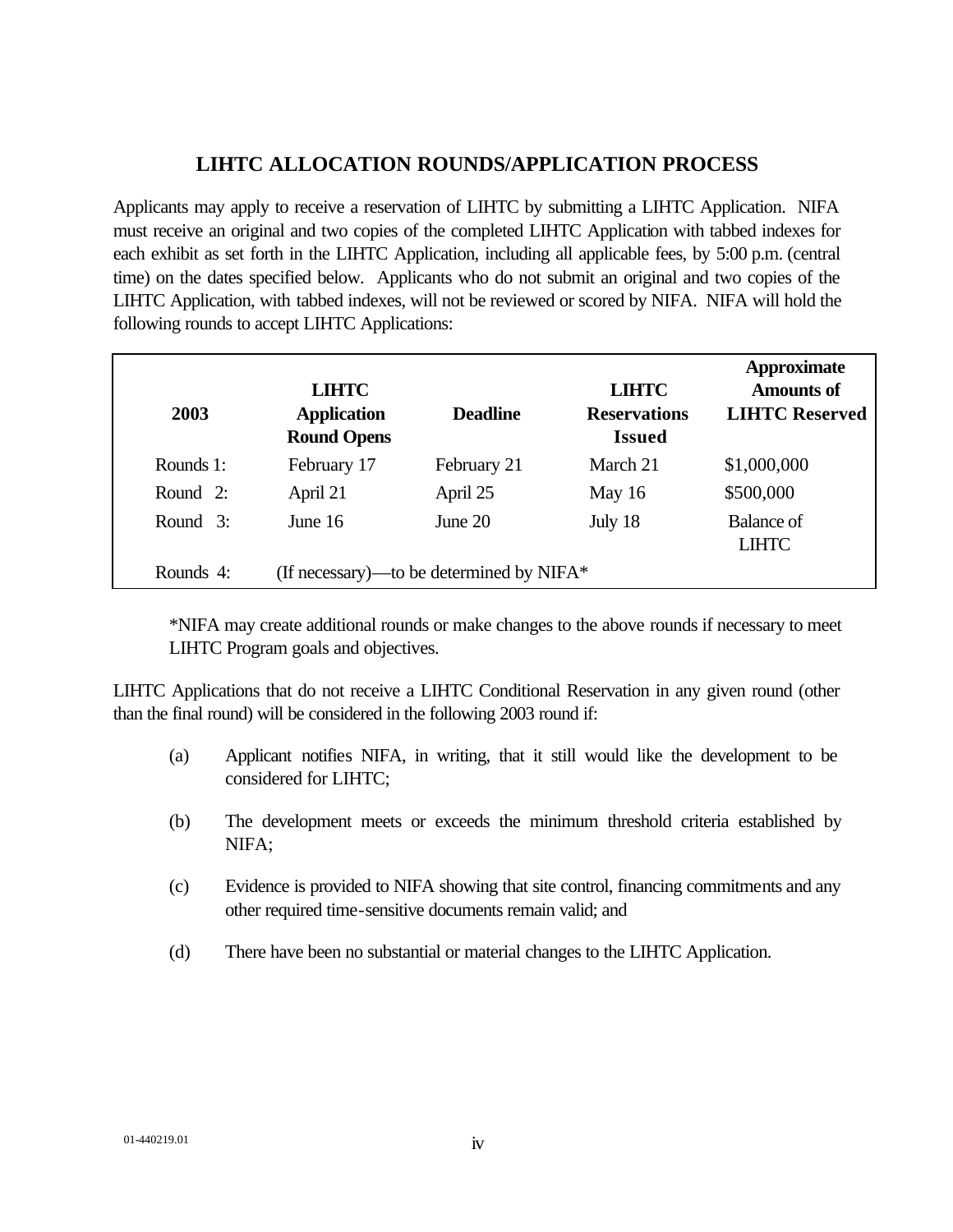#### **SCORING**

NIFA will take the following into account when scoring LIHTC Applications:

- Threshold Criteria
- Other Selection Criteria
- NIFA Scored Criteria
	- **NOTE**: All Assisted Living Developments will be subject to the same requirements and restriction as all other LIHTC Applications.
	- **NOTE**: All developments receiving financing from the United States Department of Agriculture Rural Development program must have a subsidy layering review and complete underwriting analysis before such developments will be considered eligible for LIHTC.

#### **NEBRASKA LIHTC SET-ASIDE PRIORITIES**

All Nebraska LIHTC allocations will be based on special set-asides, federal law and the NIFA scoring system, which incorporates the various Nebraska housing priorities. Notwithstanding the above, developments receiving an allocation of tax-exempt bonds will not be included in the set-asides, or required to compete with developments not receiving tax-exempt bond financing. Tax-exempt bond financed developments will be required to meet the requirements of this Allocation Plan in order to receive an allocation of LIHTC.

**NON-PROFIT SET-ASIDE.** Ten percent (10%) of Nebraska's LIHTC federal allocation, as required by Code Section 42(h)(5), must be reserved for qualified nonprofit sponsors. To qualify for this set-aside category, the development sponsor must: (i) be a qualified nonprofit tax-exempt organization within Section  $501(c)(3)$  or  $501(c)(4)$  of the Code, (ii) have as an exempt purpose the fostering low-income housing, (iii) own an interest in the development (directly or through a partnership) and (iv) materially participate on a regular, continuous and substantial basis in the development and operation of the development throughout the compliance period. The non-profit must not have been formed for the principal purpose of competition in the nonprofit set-aside.

The following set-asides are only available to LIHTC Applications submitted for the first and second rounds. Any funds remaining in the set-asides after allocations for the first and second rounds may become part of the general pool and allocated thereunder, modified at the discretion of NIFA's Executive Director.

(a) **METRO/NON-METRO SET-ASIDE**. Metro/Non-Metro distribution will be as follows: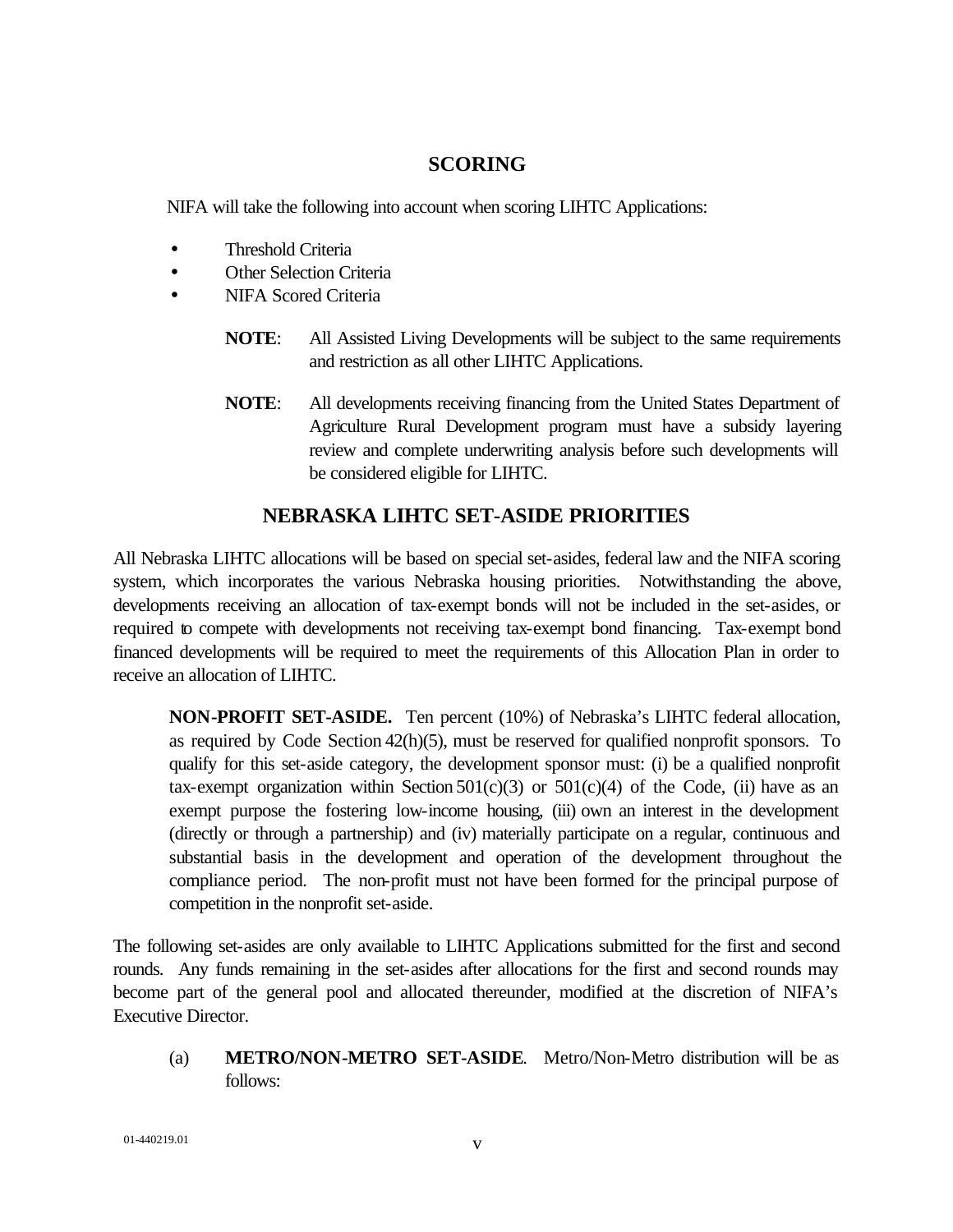| <b>Percentage of Total</b><br><b>LIHTC</b> |                      |                                                   |
|--------------------------------------------|----------------------|---------------------------------------------------|
| <b>Allocation</b>                          | Area                 | <b>County</b>                                     |
| Metro                                      |                      |                                                   |
| 50%                                        | Lincoln MSA          | (Lancaster County)                                |
|                                            | Omaha MSA            | (Douglas, Washington,<br>Cass and Sarpy Counties) |
|                                            | South Sioux City MSA | (Dakota County)                                   |
| Non-Metro                                  |                      |                                                   |
| 50%                                        | Balance of Nebraska  |                                                   |

(b) **COLLABORATIVE RESOURCES ALLIANCE FOR NEBRASKA SET-ASIDE**. In an effort to encourage economic growth, community development and the provision of affordable housing, NIFA will temporarily set-aside up to \$1,000,000 of Nebraska's LIHTC cap to be allocated under the Collaborative Resources Alliance for Nebraska (the "CRANE Program"). All CRANE applications will be scored and ranked against all other CRANE applications only. Further details regarding the CRANE Program can be found at page 11.

#### **MAXIMUM ALLOCATION OF LIHTC**

- (a) The maximum LIHTC allocation granted to any single development will be \$600,000. No development may be divided into two or more developments to receive more LIHTC in the same year. Multiple applications in the same year determined to be a single development will be returned to the sender and all fees forfeited.
- (b) No one developer, sponsor or party with an identity of interest (excluding property management control) will be eligible to receive Conditional Reservations for more than an aggregate 34% of NIFA's annual LIHTC cap (LIHTC received under the CRANE Program will be added to the aggregate LIHTC amount when determining the ratio of LIHTC received under the LIHTC cap). An exception to this limitation may be made to ensure maximum distribution and/or effective utilization of LIHTC pursuant to the review and oversight of NIFA's Executive Director. NIFA's Executive Director also reserves the right to reduce the aggregate percentage of LIHTC that any one developer may receive.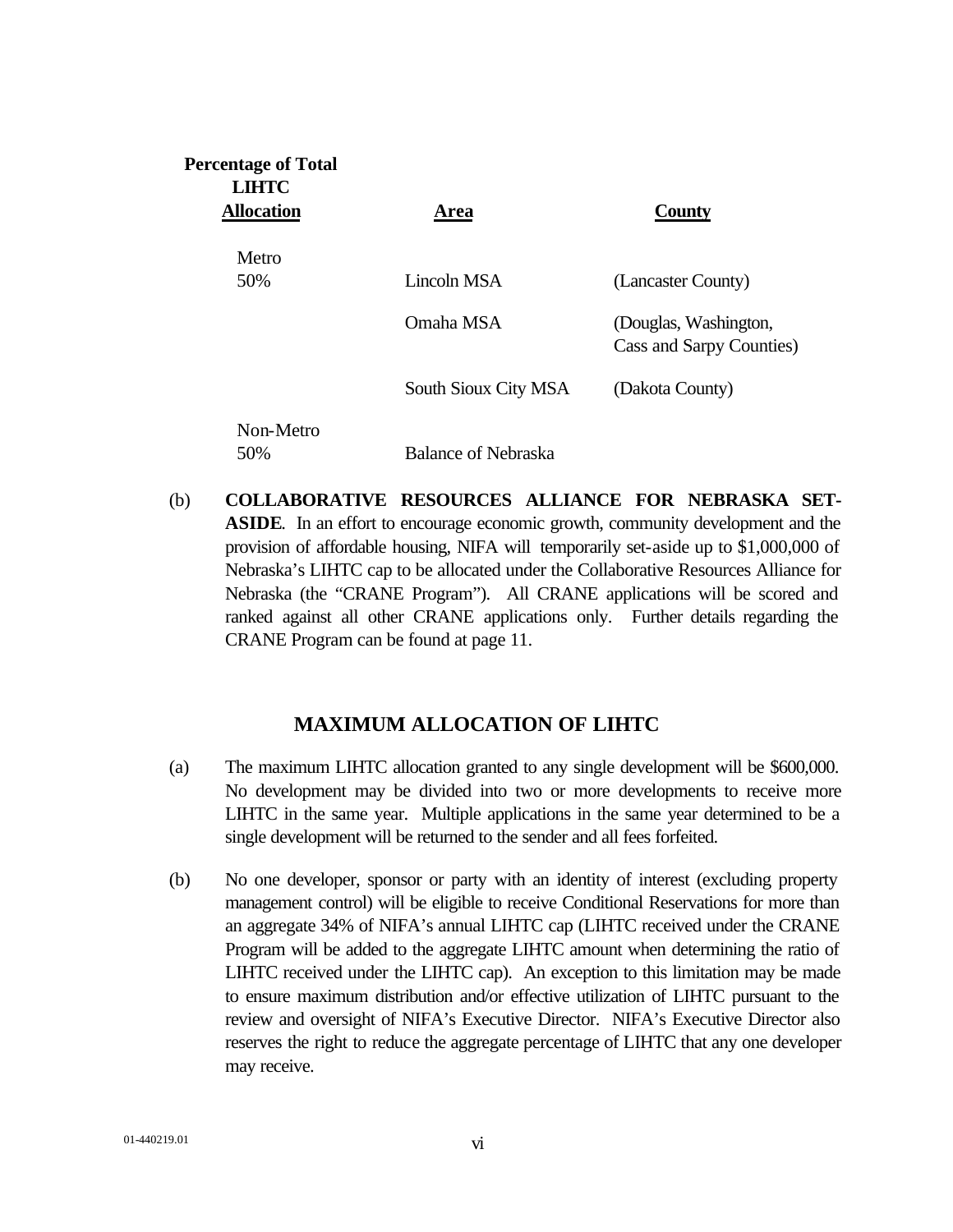- (c) Each LIHTC Application will be evaluated by NIFA to determine the amount of LIHTC to be allocated to the development. LIHTC allocations will be limited to the amount necessary to ensure the financial feasibility of the development based on the pro-forma information submitted by the applicant and other materials, as NIFA may deem necessary.
- (d) In the event that LIHTC are returned to NIFA in a manner that requires NIFA to reallocate the LIHTC during the same calendar year**,** NIFA shall reserve the returned LIHTC for the CRANE Program set-aside
- (e) Each development will be subject to a LIHTC allocation limit based upon LIHTC requested per unit, per bedroom, per occupant or per other measurements NIFA believes most reasonable to use in the allocation of LIHTC among applicants. For purposes of determining the amount of LIHTC allocable to a development, NIFA may limit the developer/contractor overhead, profit fees and consultant fees included in the eligible basis of an amount not to exceed 20% of total eligible basis of the development.
- Example: Total Eligible Basis
	- Builder/Contractor Overhead
	- Builder/Contractor Profit
	- Developer Overhead
	- Developer Fee
	- Tax Credit Consultant Fee
	- Real Estate Consultant Fee
	- = Adjusted Eligible Basis
		- x 20%
	- $=$  Maximum allowable for Developer, Contractor overhead & profit,  $\&$ Consultant fees

If the developer fee and the builder/contractor overhead and profit exceed the maximum amount of 20%, the applicant must provide a written explanation outlining the reasons for the increase. Acceptance of such written explanation is at NIFA's sole discretion. When an identity of interest exists between the developer and builder/contractor, NIFA may reduce the total amount of such fees if it deems such fees excessive. Also, applicants should be aware that NIFA may reduce the LIHTC allocation to achieve the range of 20% for these fees.

**Contractor**. If a developer of a development *does not* have an in-house staff to construct the development, it is assumed that an intermediary will be hired to perform services as the general contractor. Among other things, a general contractor may shield the developer of the development from the liabilities of construction. In most cases, the general contractor awards subcontracts to other contractors to facilitate the completion of the development and becomes the clearinghouse for the subcontractor's work.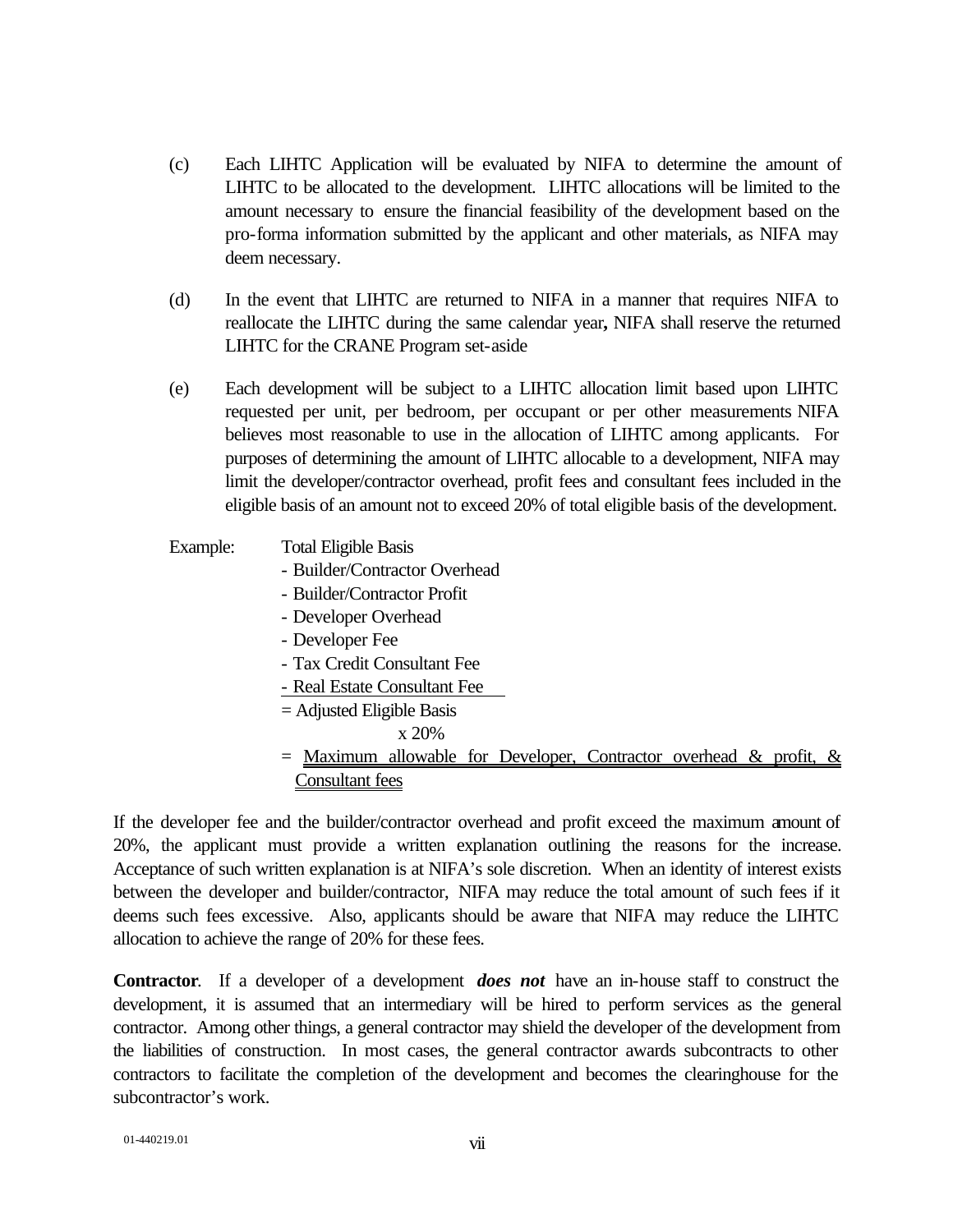**NOTE**: If the developer of the development does not have an in-house staff to construct the development, NIFA will not allow the developer of the development to take any contractor overhead and profit fees.

**Developer Fee/Acquisition of Existing Building**. A developer fee will be allowed on the acquisition cost of an existing building that is to be rehabilitated. The developer fee will be limited to 5% of the building acquisition costs excluding the cost of land and fees associated with the purchase of the land. Acquisition cost of the existing building(s) must be supported by an appraisal from an unrelated third party and a settlement statement.

#### **LIHTC FEE SCHEDULE**

**LIHTC APPLICATION FEE**. A nonrefundable fee equal to the greater of 1% of the annual LIHTC requested or \$500.

**RESERVATION/COMMITMENT FEE**. A nonrefundable fee equal to the greater of 2% of the annual LIHTC requested or \$500. This fee is due prior to consideration for a formal commitment.

**ALLOCATION FEE**. A nonrefundable fee equal to two percent of the annual LIHTC allocated. A late fee of 1% of the LIHTC amount will be assessed on any development that does not meet the November 1 deadline for carryover.

**ANNUAL FEE**. A nonrefundable fee equal to two percent (2%) of the annual LIHTC allocated with a \$500 minimum (due each year of the development's Compliance Period), which may be reduced at the discretion of NIFA's Executive Director.

**LATE FEE.** There will be a late payment penalty of 5% of the fee assessed for all accounts more than 30 days delinquent. Any fee not collected will be turned over to legal counsel for collection. An application will be not considered by NIFA for LIHTC if the developer or owner of the development has any delinquent fees due or if there are items of substantial noncompliance.

**TRANSFER FEE.** A nonrefundable fee of one fourth of 1% of the development's qualified basis may be assessed, at NIFA's discretion, if the development is transferred to new owners with a different identity of interest.

**NOTE**: NIFA reserves, commits and allocates LIHTC to partnerships, corporations, limited liability companies and individuals. Reservations and commitments of LIHTC's are non-transferable, and **any change in ownership requires NIFA's prior written approval** (e.g., addition of a third party or removal of an individual/entity names as part of the ownership entity in the LIHTC Application).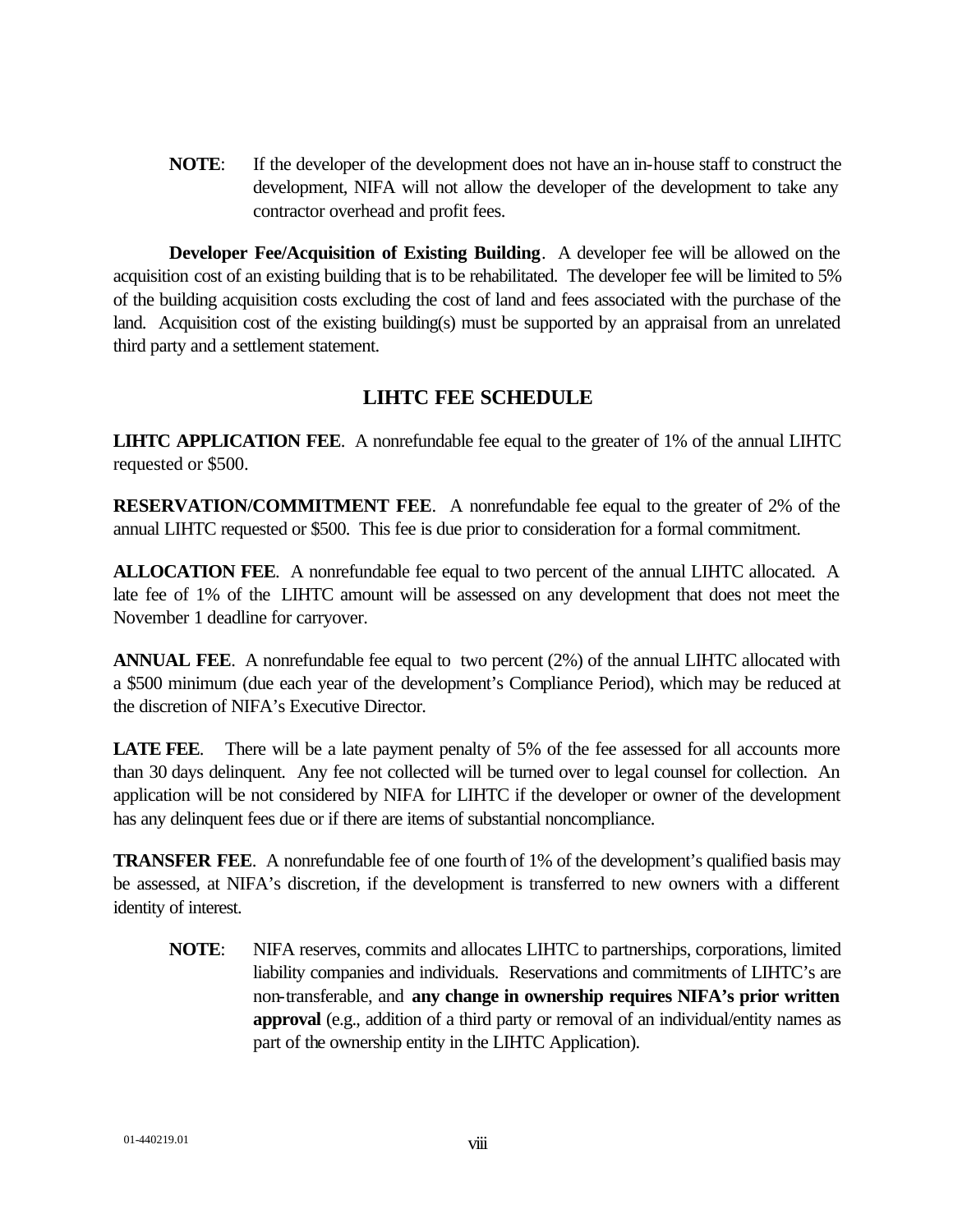**NOTE**: The transfer fee will not be assessed to developments changing from one entity type to another entity type if such transfer is to a new entity that is owned or controlled by the transferor.

**LEGAL FEES**. All extraordinary legal fees incurred by NIFA will be assessed and charged for payment against the development owner/developer, including but not limited to the following:

- Fees for research relating to irregular situations
- Ownership agreements
- Rental rate questions
- Unusual timing situations
- Specific technical questions related to Code Section 42

#### **LIHTC REVIEW AND ALLOCATION PROCESS**

NIFA will use the following process in the allocation of LIHTC:

- 1. **LIHTC APPLICATION PHASE**. To be considered for LIHTC, the LIHTC Application must be completed, signed and accompanied by the nonrefundable LIHTC Application Fee. The LIHTC Application must meet all threshold criteria. Threshold criteria will require, among other things, that the LIHTC Application contain evidence of:
	- Site control (options/purchase contracts must be valid for 90 days beyond the submitted application deadline)
	- Financing commitments (commitments must be valid for 90 days beyond the submitted application deadline)
	- Zoning approval or evidence of material progress toward obtaining zoning approval
	- Evidence of consistency with the documented housing needs of the community
	- Owner's willingness to enter into a land-use restriction agreement
	- Comprehensive market study (market study must be dated within one year of the submitted application deadline)
- 2. **EVALUATION OF LIHTC APPLICATIONS**. LIHTC Applications not meeting the threshold criteria requirements will be rejected without further consideration or review by NIFA.
	- (a) Each development will be evaluated based upon information submitted in its LIHTC Application and such other information as requested by NIFA or obtain in the evaluation process.
	- (b) Developments will be ranked based upon the total number of points awarded in all criteria categories and placed into the appropriate set-aside priorities.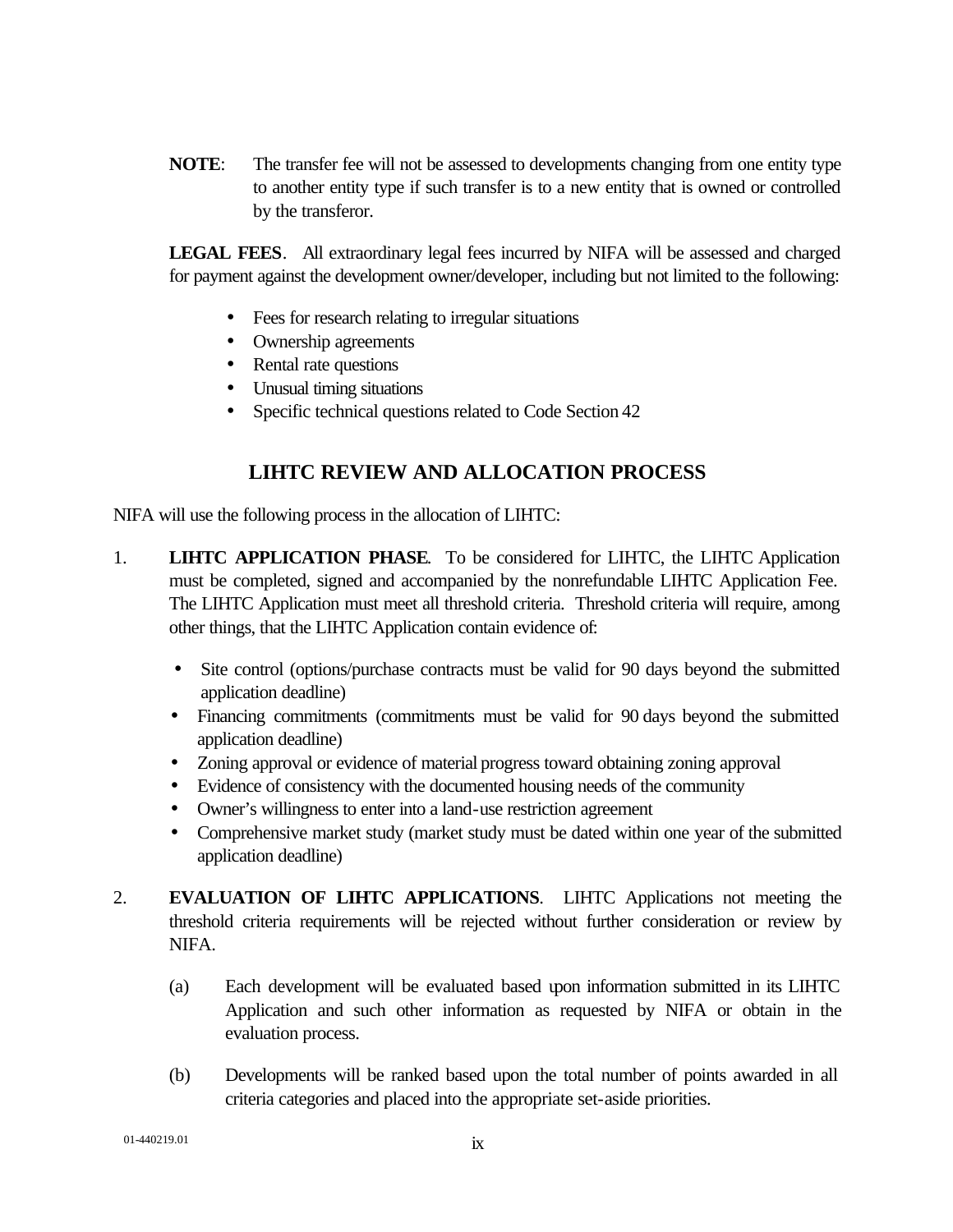- (c) NIFA will conduct an initial evaluation to determine the appropriate amount of LIHTC to be reserved, using data provided by the applicant and according to NIFA benchmarks and Section 42 of the Code.
- **NOTE**: NIFA will only review materials submitted during the appropriate round. NIFA will not contact any applicant during the review process.
- 3. **CONDITIONAL RESERVATION**. Successful LIHTC applicants will be notified in writing and receive a Conditional Reservation of LIHTC subject to conditions imposed by NIFA.
- 4. **COMMITMENT**. Within 60 days of notification of a Conditional Reservation of LIHTC, the development owner/developer must satisfy to NIFA that the following elements of the construction and/or rehabilitation process have been obtained or completed:
	- (a) Payment of all fees due NIFA (including fees from all other developments sponsored by such applicant).
	- (b) Signed documentation evidencing construction, interim and permanent financing arrangements.
	- (c) Syndication commitment (signed by both parties) outlining LIHTC equity contribution commitment or terms (i.e., percentage, proceeds to be received).
	- (d) Updated cost figures (firm bids at minimum, contracts preferred).
	- (e) Executed organization documents of the partnership or ownership entity of the development.
	- (f) Ownership of the site as evidenced by a warranty deed.
	- (g) An Environmental Assessment conducted by an unrelated third party. For rehabilitation developments such report must include an assessment of the risks relating to lead-based paint, asbestos and radon.
	- (h) Execution of IRS Form 8821 (Tax Information Authorization Form) for the sharing of information between NIFA and the IRS. Each development owner will be required to execute a new Form 8821 every 3 years. Form 8821 must be from the development owner to NIFA and list the following on the respective line items:
		- 3(a): Income;
		- 3(b): (i) Partnership or LLC—Form 1065;
			- (ii) Individual—Form 1040; or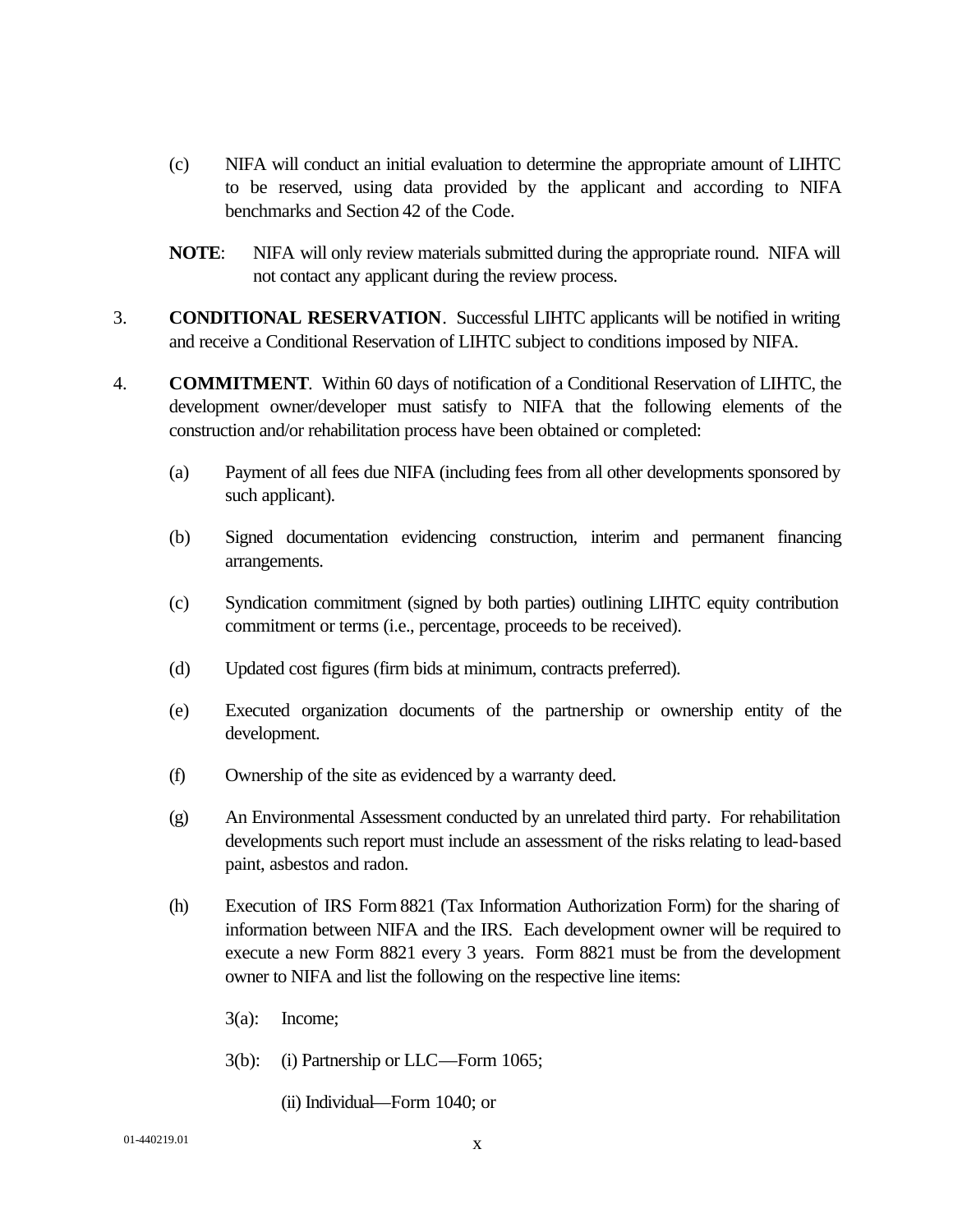(iii) Corporation—Form 1120;

- 3(c): Current year and next two years; and
- 3(d): Any related federal income tax information pertaining to LIHTC, including audit findings and assessments.
- (i) Each development owner must agree to provide complete annual operating data and federal income tax returns to NIFA on a timely basis.
- (j) Certification from an appropriate city official with jurisdiction over the development or from the local Department of Energy that the building(s) meet the local energy conservation code.
- (k) All developments receiving a Conditional Reservation must provide to NIFA development status reports, in a form and frequency as determined by NIFA, outlining the development's progress towards completion or satisfaction of all requirements necessary to receive a Carryover Allocation or a final allocation of LIHTC. Information requested by NIFA will be development specific, and may include such items as zoning approvals, firm debt and/or equity financing commitments (conditioned only upon receipt of LIHTC), construction progress reports, site control documentation and cost analysis updates.
- **NOTE:** Failure to meet the above requirements and/or other conditions imposed by NIFA, in its sole discretion within the designated time frame may result in the loss of the development's Conditional Reservation of LIHTC.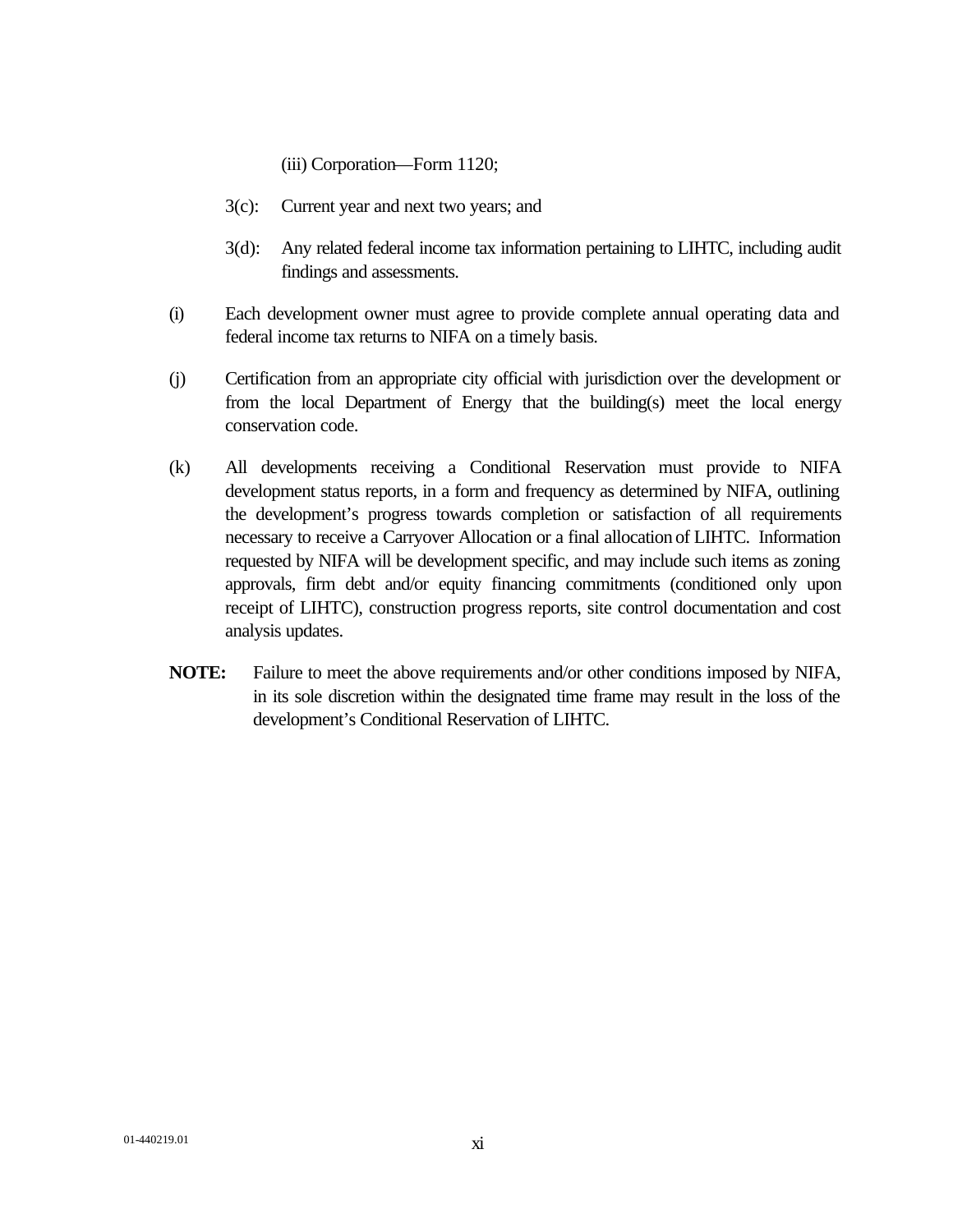- 5. **FIRM COMMITMENT**. Upon receipt of the above, NIFA will reevaluate the LIHTC needs of the development to determine if any changes are warranted and then issue a firm commitment, subject to receipt of the following:
- (a) Execution of any disclaimers and other documents as required by NIFA;
- (b) Receipt of all fees due NIFA;
- (c) Firmness of terms for construction and permanent financing;
- (d) Receipt of plans and specifications that are in conformance with the applicable local energy conservation code, the Fair Housing Amendments Act of 1988 (Pub. L. 100- 430) (if applicable) and Americans with Disabilities Act (P.L. 101-336); Section 504 of the Rehabilitation Act of 1973 (29 U.S.C. 794); and
- (e) Receipt of the Fair Housing Checklist signed by the development's Architect certifying that the development's plans and specifications conform with the Fair Housing Act and Americans with Disabilities Act.
- 6. **REVOCATION**.Possible revocation of a Conditional Reservation or LIHTC allocation for actions taken by the development owner without prior NIFA approval may occur from the time of a Conditional Reservation up to the placed-in-service date of the development, for, but not limited to, the following reasons:
	- (a) Site change;
	- (b) Change in ownership—a change in the parties involved in the ownership entity (e.g., addition of a third party or removal of an individual/entity named as part of the ownership entity in the LIHTC Application);
	- (c) Change in syndication structure and/or terms;
	- (d) Change in unit design, square footage, unit mix, number of units, number of buildings, etc. (unless changes are required by local regulatory codes);
	- (e) Instances of curable noncompliance beyond the specified cure period on an applicant's existing LIHTC developments in any state; or
	- (f) Change in rents charged to tenants.
- 7. **CHANGE IN OR DENIAL OF LIHTC ALLOCATION**. In accordance with Code Section 42, these evaluations may result in a possible change in the amount of LIHTC allocated to the development or denial of the total LIHTC allocation altogether, due to, but not limited to, one or more of the following reasons: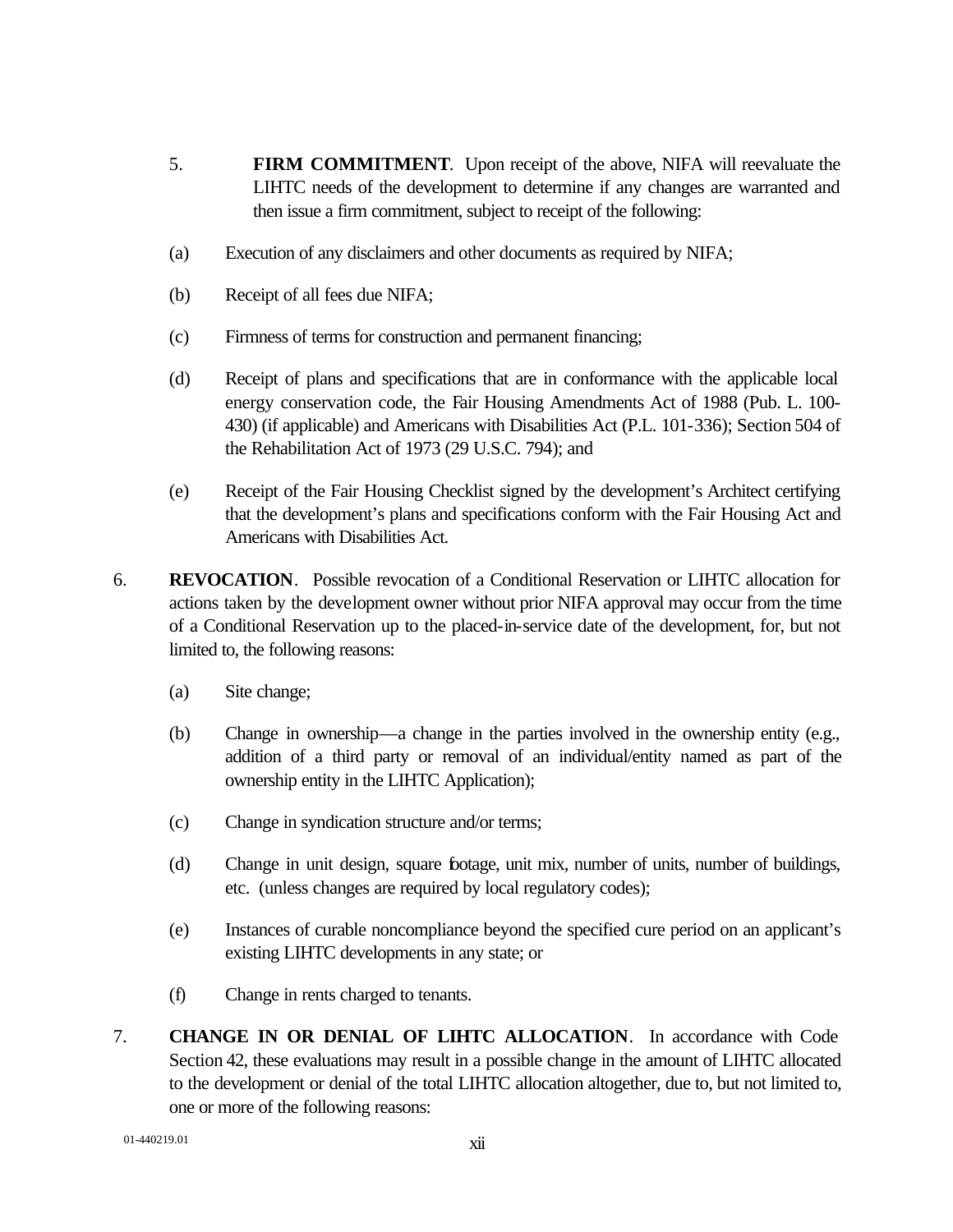- (a) Information in the LIHTC Application is determined to be fraudulent;
- (b) Conditions in the Conditional Reservation are not met;
- (c) Material and substantial changes in the actual costs and/or square footage of the development;
- (d) Applicant obtains additional subsidies or financing other than those disclosed in the LIHTC Application;
- (e) Subsequent regulations are issued by the Department of the Treasury or the IRS pertaining to Section 42 of the Code; or
- (f) Applicant fails to promptly notify NIFA of any material or adverse changes in the original LIHTC Application.
- 8. **CARRYOVER ALLOCATION**. Section 42 of the Code provides that NIFA may issue a carryover allocation ("Carryover Allocation") to certain qualified buildings, which are to be placed in service no later than December 31, 2004. This provision requires that 10% or more of the expected basis in the development (including land) must be incurred by either (i) the end of 2003 for developments receiving a LIHTC allocation prior to June 30, 2003 or (ii) six months from the date of the LIHTC allocation for developments receiving a LIHTC allocation after June 30, 2003 (the "10% Test"). **The 10% Test must be certified by an independent, third-party certified public accountant or attorney and received in NIFA's office no later than November1, 2003 or, in the case of a development receiving an allocation after June 30, 2003, no later than five months from receipt of the LIHTC allocation**. If the 10% Test certification is not received by NIFA by the specified deadlines, a 1% late fee will be assessed. A Carryover Allocation will not be issued to a development prior to payment of all assessed fees.

At this time, NIFA will issue a Carryover Allocation if the following have been provided:

- (a) Addresses for each building for which LIHTC are issued; and
- (b) Certification by an independent, third-party certified public accountant or attorney that 10% or more of the reasonably expected basis in the development determined as of the close of the second calendar year following the year in which the LIHTC allocation was made has been incurred by either (i) the end of 2003 for developments receiving a LIHTC allocation prior to June 30, 2003 or (ii) six months from the date of the LIHTC allocation for developments receiving a LIHTC allocation after June 30, 2003. Carryover cost certification must be submitted on approved NIFA forms no later than the deadlines specified above. If the developer fee is included in the carryover basis, it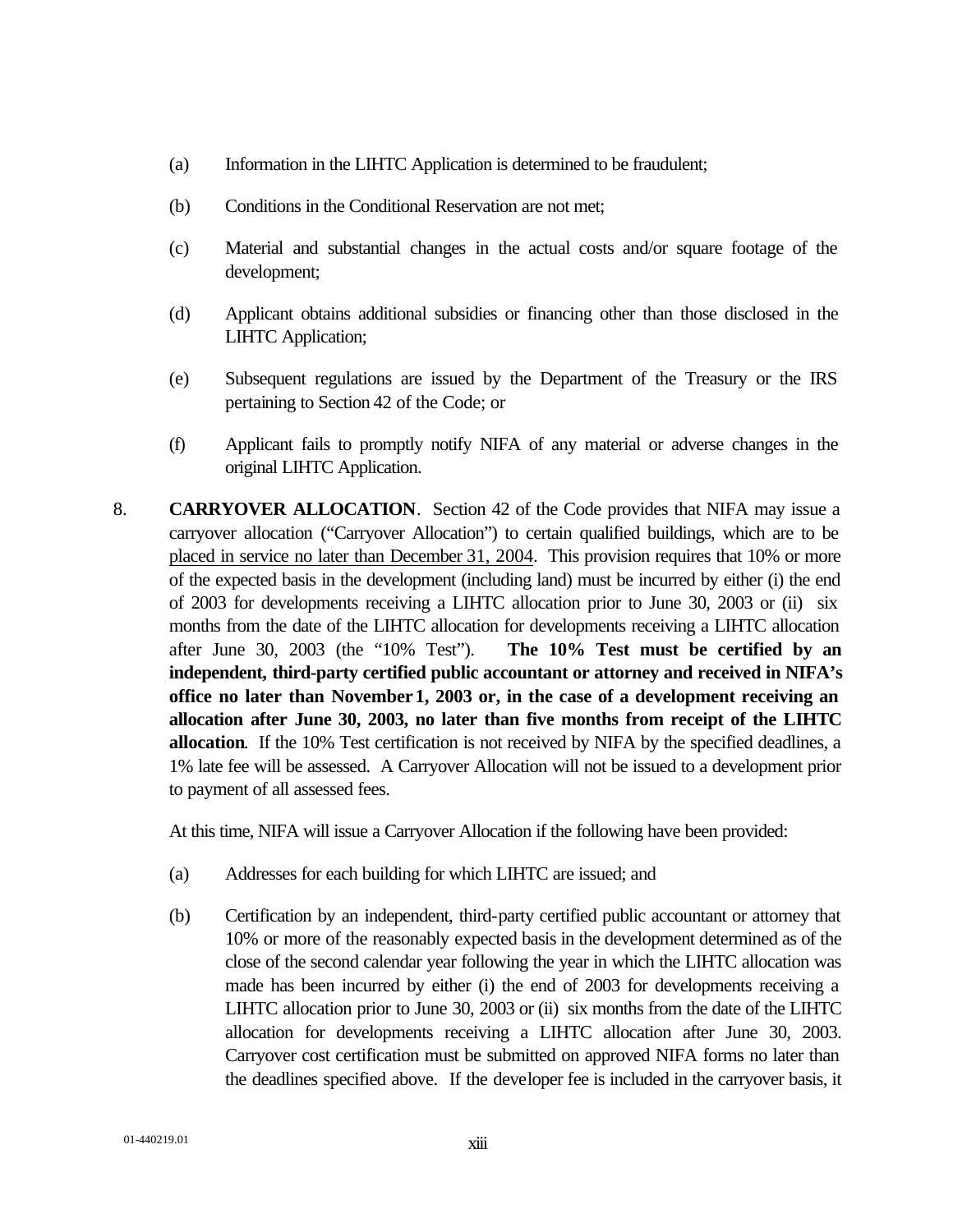must be earned and reasonable for the services performed to date and evidenced by an agreement.

- **NOTE**: Failure to submit the Carryover Allocation within the designated time frames may result in the loss of the LIHTC's.
- 9. **FINAL LIHTC ALLOCATION**. No LIHTC allocation will be made until a building or development is placed-in-service, the line item expenditures of the total development costs have been certified by an independent, third-party certified public accountant or attorney and submitted on approved NIFA forms, and all applicable LIHTC fees have been received by NIFA.

Final LIHTC allocations may be requested as soon as an eligible building is placed in service. NIFA requires the submission of an independent, third-party certified public accountant or attorney costs certification no later than 60 days after the completion of 100% of the LIHTC set-aside units in the development. The LIHTC amount allocated to a development is based on NIFA's final determination of the qualified basis for the building or development and a review of the development's costs.

- **NOTE**: Failure to submit the Final Cost Certification within the designated time frame may result in the loss of LIHTC's. Under extreme circumstances the development owner may submit a written request to NIFA for an extension of time in which to submit the Final Cost Certification.
- 10. **SUPPORTING DOCUMENTATION**. As specifically stated in the Carryover Allocation Procedures Manual and the Cost Certification Procedures Manual, NIFA reserves the right to request documentation supporting any cost certification if it determines, in its sole discretion, that such information is necessary to effectuate the allocation of LIHTC.

#### **CRANE PROGRAM APPLICATION AND ALLOCATION PROCESS**

In an effort to encourage economic growth, community development and the provision of affordable housing, NIFA will set-aside up to \$1,000,000 of Nebraska's LIHTC cap to be allocated pursuant to the CRANE Program. The CRANE Program is a strategic alliance between NIFA and other collaborating resource providers. The focus and primary purpose of the CRANE Program is to provide targeted resources to eligible applicants (communities, for profits and non-profits which have joined together) who are able to demonstrate that, through a public process, they have assessed the needs of their particular community with respect to economic development, housing development and community development and have identified specific solutions to address those needs. Proposals submitted under the CRANE Program shall demonstrate how current and potential employers and institutions (schools, hospitals, municipal service providers) located in the community will be involved in any proposed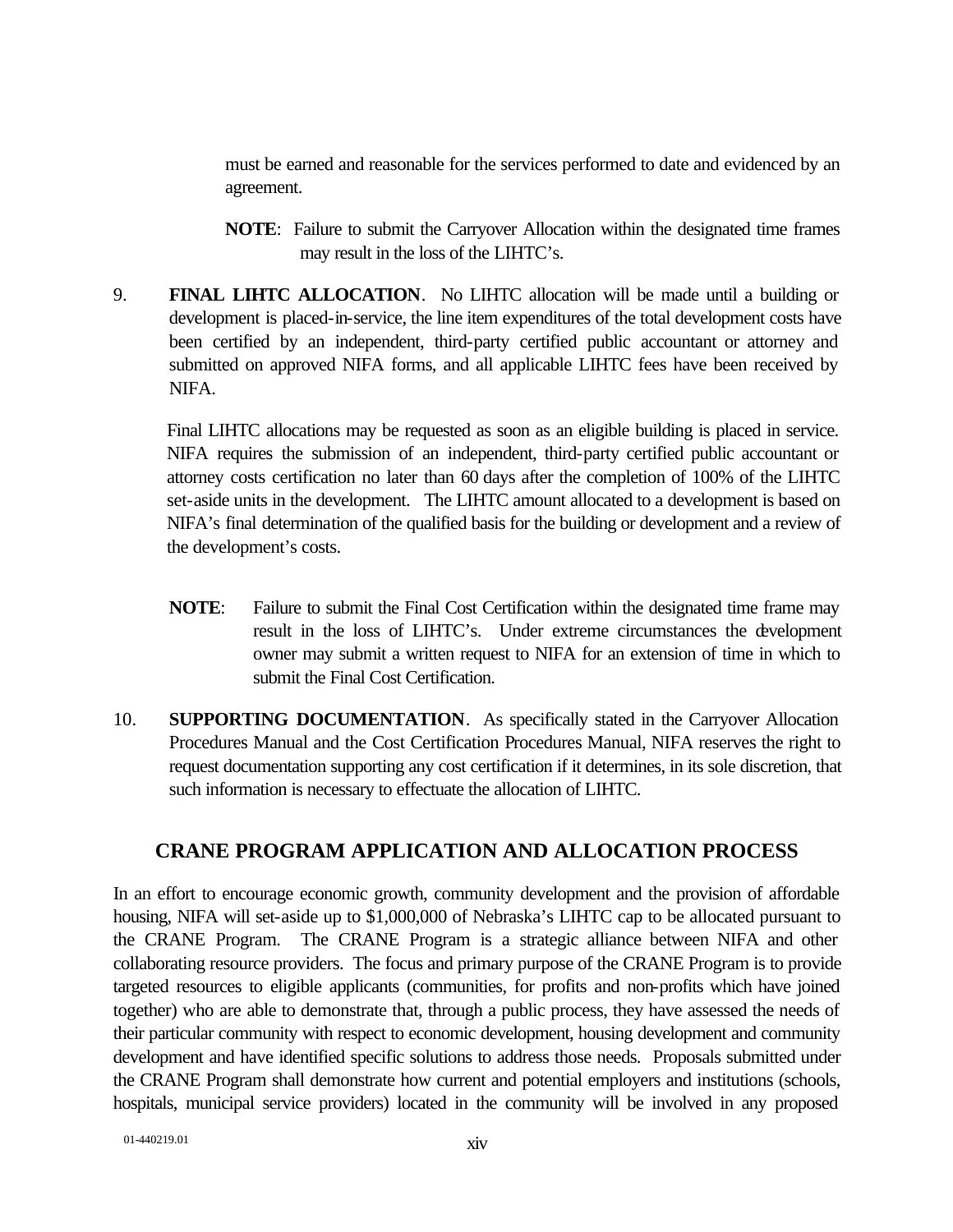solutions. Such proposals shall also demonstrate the development of businesses and creation of jobs and the impact on the development of affordable housing in the area. NIFA will work with other collaborating resource providers to coordinate the various resources available for a community requesting funds for a development pursuant to the CRANE Program and identify those proposals which best demonstrate the need for LIHTC to address the needs identified by a community.

Communities/developers wishing to apply for LIHTC through the CRANE Program must complete a CRANE Program application ("CRANE Application"). CRANE Applications may be obtained by contacting NIFA, or downloading the application from the NIFA Internet web site (www.NIFA.org).

The CRANE Program will utilize a two-tier process. CRANE Program applicants must submit one original and two copies of the CRANE Application with tabbed indexes for each exhibit in the CRANE Application, including all applicable fees. NIFA will accept CRANE Applications monthly by the close of the first business day thereof. NIFA will notify the applicant when its CRANE Application has satisfied the categorization status requirements under the CRANE Program, at which time the applicant must submit an original and two copies of a completed LIHTC Application within the time periods specified by NIFA. Developments under the CRANE Program that do not submit an original and two copies of the LIHTC Application, with tabbed indexes, by the specified deadline will not be reviewed or scored by NIFA. Upon satisfaction of the requirements under the LIHTC Application NIFA will issue a tentative reservation of LIHTC ("Tentative Reservation") to the development.

#### **MAXIMUM ALLOCATION OF LIHTC UNDER THE CRANE PROGRAM**

- (a) Subject to available LIHTC, there is no specific maximum LIHTC allocation that may be awarded to any single CRANE Program development.
- (b) No one developer, sponsor or party with an identity of interest (excluding property management control) will be eligible to receive Tentative Reservations for more than an aggregate 34% of NIFA's annual LIHTC cap (LIHTC received under the CRANE Program will be added to the aggregate LIHTC amount when determining the ratio of LIHTC received under the LIHTC cap). An exception to this limitation may be made to ensure maximum distribution and/or effective utilization of LIHTC pursuant to the review and oversight of NIFA's Executive Director. NIFA's Executive Director also reserves the right to reduce the aggregate percentage of LIHTC that any one developer may receive.
- (c) Each CRANE Application will be evaluated by NIFA to determine the amount of LIHTC to be allocated to the development. LIHTC allocations will be limited to the amount necessary to ensure the financial feasibility of the development based on the pro-forma information submitted by the applicant and other materials, as NIFA may deem necessary.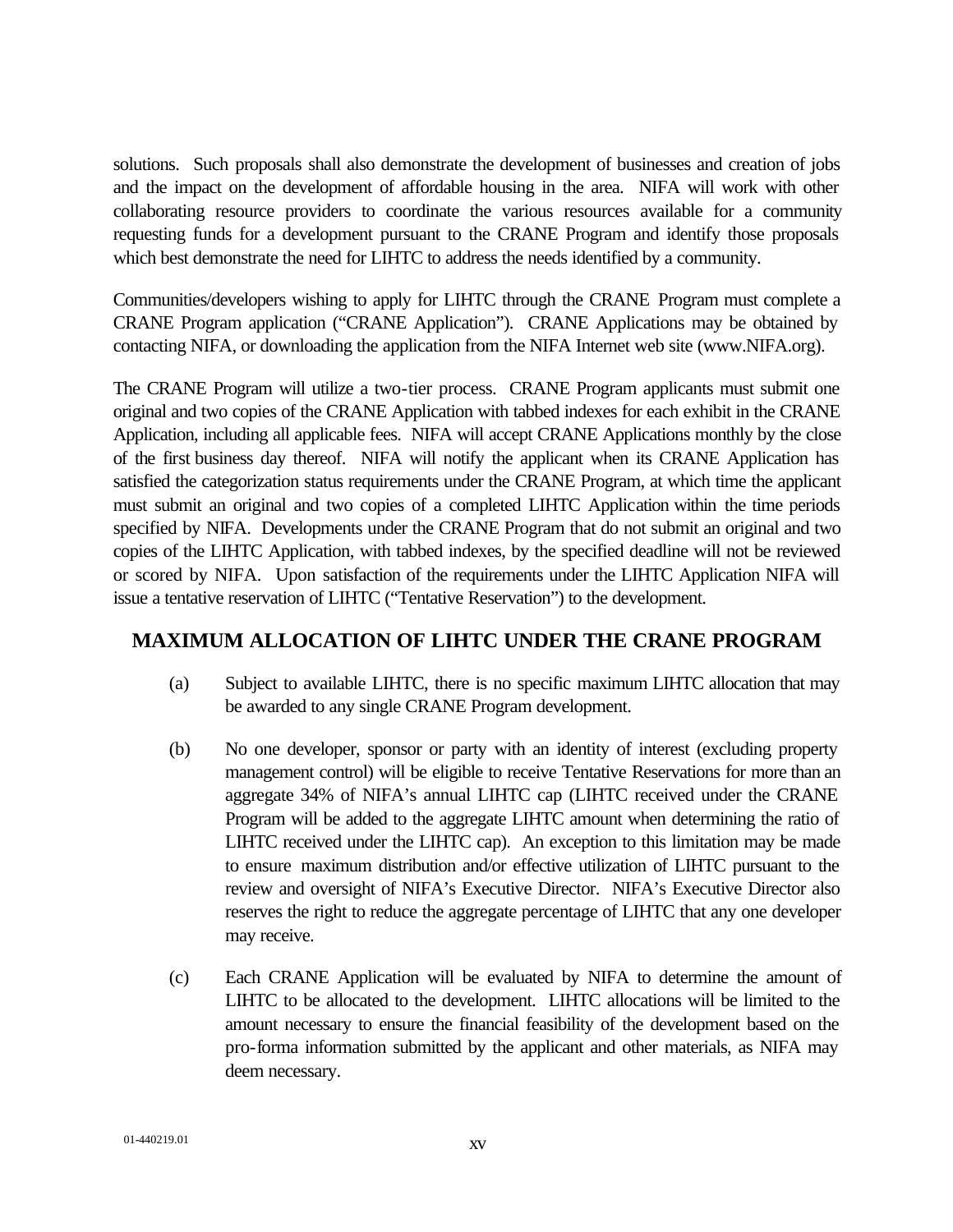- (d) Each CRANE Program applicant will be subject to a LIHTC allocation limit based upon LIHTC requested per unit, per bedroom, per occupant or per other measurements NIFA believes most reasonable to use in the allocation of LIHTC among applicants. For purposes of determining the amount of LIHTC allocable to a development, NIFA may limit the developer/contractor overhead, profit fees and consultant fees included in the eligible basis of an amount not to exceed 20% of total eligible basis of the development.
- Example: Total Eligible Basis
	- Builder/Contractor Overhead
	- Builder/Contractor Profit
	- Developer Overhead
	- Developer Fee
	- Tax Credit Consultant Fee
	- Real Estate Consultant Fee
	- = Adjusted Eligible Basis

x 20%

 $=$  Maximum allowable for Developer, Contractor overhead & profit, & Consultant fees

If the developer fee and the builder/contractor overhead and profit exceed the maximum amount of 20%, the CRANE Program applicant must provide a written explanation outlining the reasons for the increase. Acceptance of such written explanation is at NIFA's sole discretion. When an identity of interest exists between the developer and builder/contractor, NIFA may reduce the total amount of such fees where it deems the fees excessive. Also, CRANE Program applicants should be aware that NIFA may reduce the LIHTC allocation to achieve the range of 20% for these fees.

**Contractor**. If a CRANE Program developer *does not* have an in-house staff to construct the development, it is assumed that an intermediary will be hired to perform services as the general contractor. Among other things, a general contractor may shield the CRANE Program developer from the liabilities of construction. In most cases, the general contractor awards subcontracts to other contractors to facilitate the completion of the development and becomes the clearinghouse for the subcontractor's work.

**NOTE**: If the CRANE Program developer does not have an in-house staff to construct the development, NIFA will not allow the CRANE Program developer to take any contractor overhead and profit fees.

**Developer Fee/Acquisition of Existing Building**. A developer fee will be allowed on the acquisition cost of an existing building that is to be rehabilitated. The developer fee will be limited to 5% of the building acquisition costs excluding the cost of land and fees associated with the purchase of the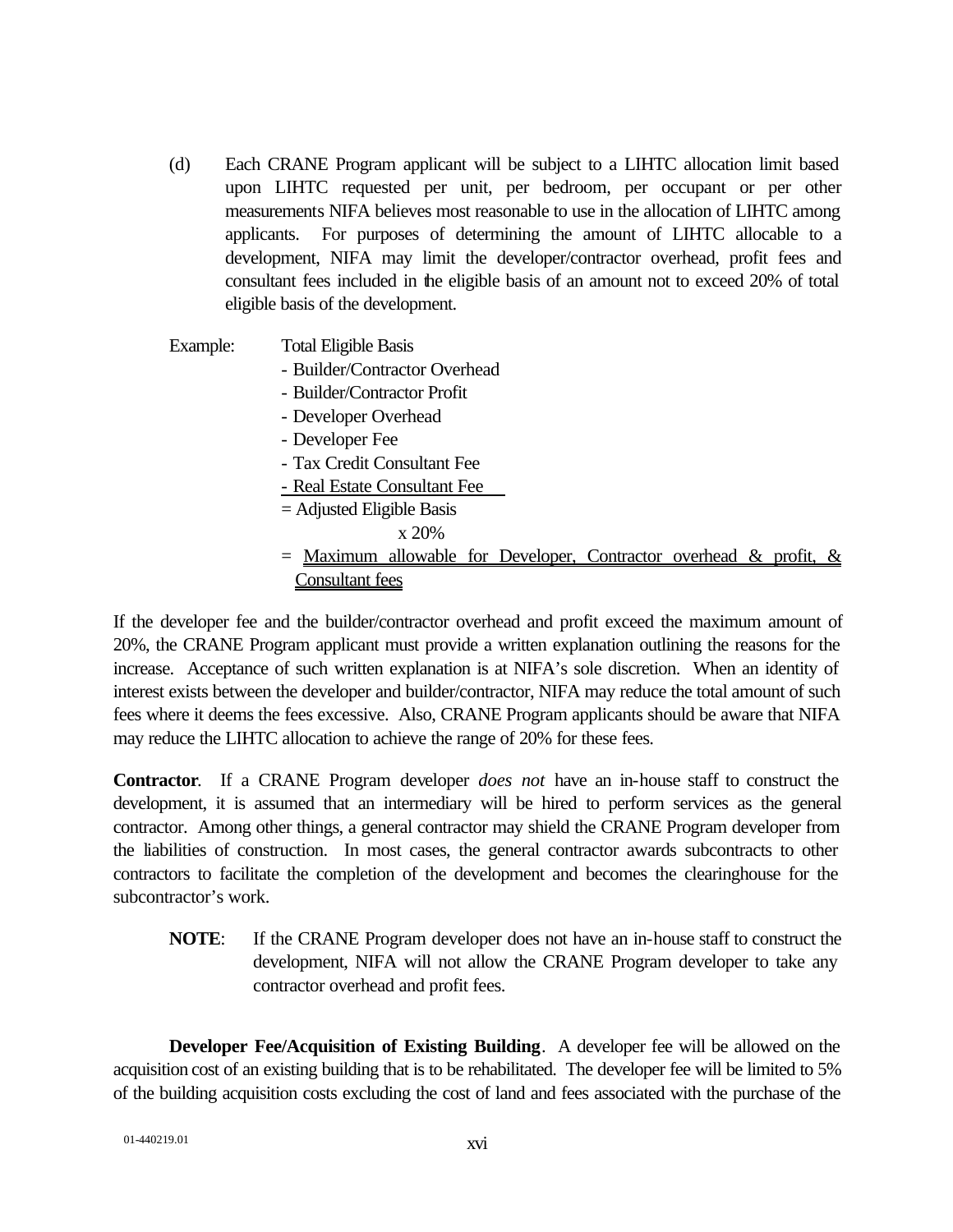land. Acquisition costs of existing structure(s) must be supported by an appraisal from an unrelated third party and a settlement statement.

#### **CRANE PROGRAM FEE SCHEDULE**

**LIHTC APPLICATION FEE**. A nonrefundable fee of \$500.

**RESERVATION/COMMITMENT FEE**. A nonrefundable fee equal to the greater of 2% of the annual LIHTC requested or \$500. This fee is due prior to consideration for a formal commitment.

**ALLOCATION FEE**. A nonrefundable fee equal to 2% of the annual LIHTC allocated. A late fee of 1% of the LIHTC amount will be assessed on any development that does not meet the November 1 deadline for carryover.

**ANNUAL FEE**. A nonrefundable fee equal to 2% of the annual LIHTC allocated with a \$500 minimum (due each year of the development's Compliance Period), which may be reduced at the discretion of NIFA's Executive Director.

**LATE FEE.** There will be a late payment penalty of 5% of the fee assessed for all accounts more than 30 days delinquent. Any fee not collected will be turned over to legal counsel for collection. An application will be not considered by NIFA for LIHTC if the developer or owner of the CRANE Program development has any delinquent fees due or if there are items of substantial noncompliance.

**TRANSFER FEE.** A nonrefundable fee of one fourth of 1% of the development's qualified basis may be assessed, at NIFA's discretion, if the CRANE Program is transferred to new owners with a different identity of interest.

- **NOTE**: NIFA reserves, commits and allocates LIHTC to partnerships, corporations, limited liability companies and individuals. Reservations and commitments of LIHTC are non-transferable, and **any change in the CRANE Program ownership requires NIFA's prior written approval** (e.g., addition of a third party or removal of an individual/entity names as part of the ownership entity in the LIHTC Application).
- **NOTE**: The transfer charge will not pertain to developments changing from one entity to another when such transfer is to a new entity that is owned or controlled by the transferor.

**LEGAL FEES**. All extraordinary legal fees incurred by NIFA will be assessed and charged to for payment against the CRANE Program owner/developer, including but not limited to the following:

- Fees for research relating to irregular situations
- Ownership agreements
- Rental rate questions

01-440219.01 xvii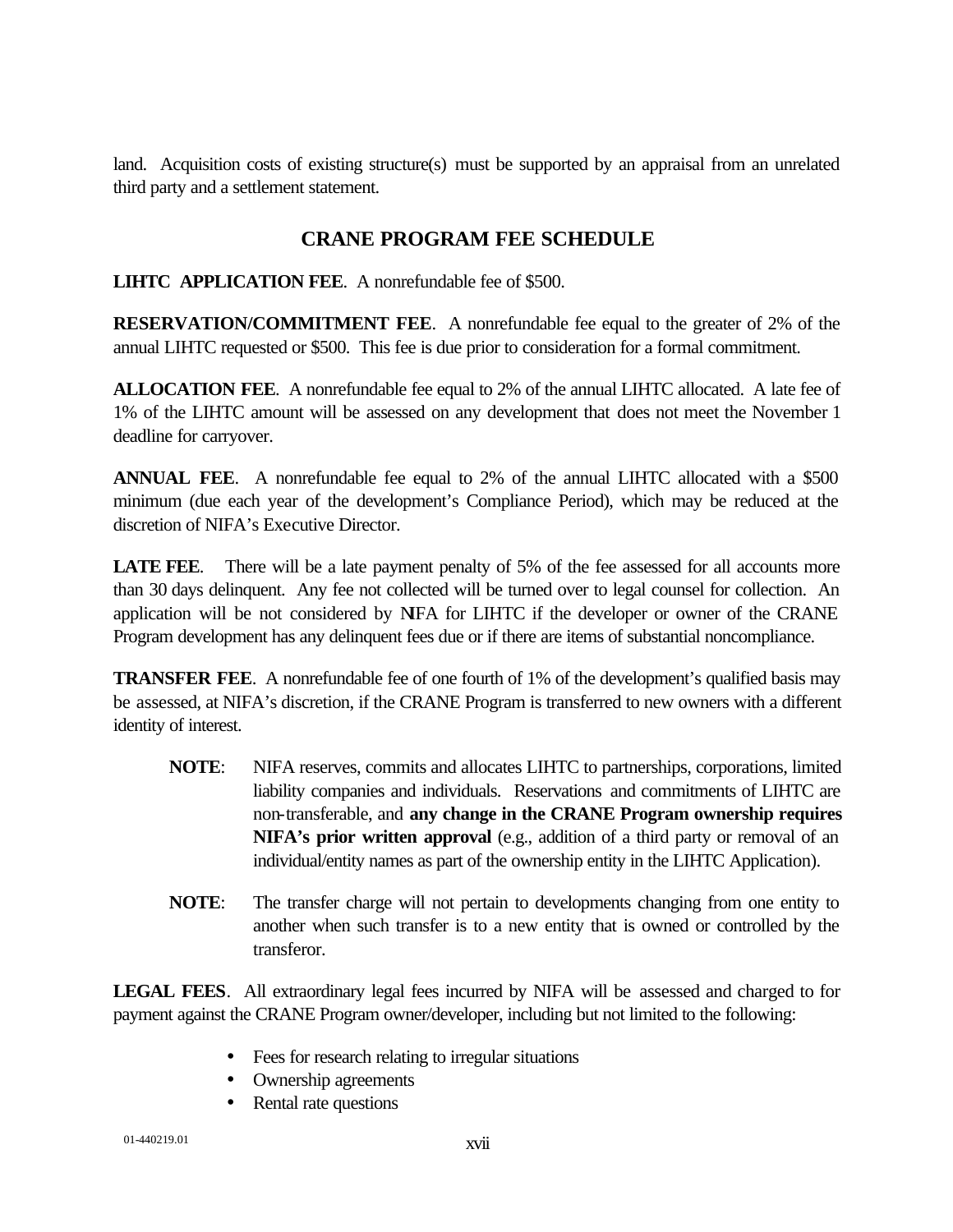- Unusual timing situations
- Specific technical questions related to Code Section 42

#### **CRANE PROGRAM REVIEW AND ALLOCATION PROCESS**

NIFA will use the following process in the allocation of LIHTC under the CRANE Program:

- 1. **CRANE APPLICATION PHASE**. To be considered under the CRANE Program, the CRANE Application must be completed, signed and submitted to NIFA.
- 2. **TENTATIVE RESERVATION PHASE**. Successful CRANE Program applicants will be notified, in writing by NIFA, and receive a Tentative Reservation of LIHTC.

All CRANE Program developments receiving a Tentative Reservation must provide to NIFA development status reports, in a form and frequency as determined by NIFA, outlining the development's progress toward completion or satisfaction of all requirements necessary to receive a Conditional Reservation and/or Carryover Allocation of LIHTC. Information requested by NIFA will be development specific, and may include such items as zoning approvals, firm debt and/or equity financing commitments (conditioned only upon receipt of LIHTC), construction progress reports, site control documentation and cost analysis updates. NIFA will review all CRANE Program status reports and determine, in its discretion, whether a CRANE Program development has made significant progress toward meeting the requirements to receive a Conditional Reservation of LIHTC. If NIFA determines that significant progress has not been achieved by CRANE Program development, NIFA reserves the right to cancel or suspend the Tentative Reservation of LIHTC. The LIHTC reserved under the Tentative Reservation will be available to other applicants meeting the requirements under the CRANE Program. To the extent of available resources, CRANE Program developments with a suspended Tentative Reservation may be eligible for a preference in the subsequent year's CRANE Program resources.

#### 3. **LIHTC APPLICATIONS SUBMITTED BY CRANE PROGRAM APPLICANTS**

LIHTC Applications submitted under the CRANE Program must be completed and signed. The CRANE Program applicants must meet all threshold criteria specified in the LIHTC Application. Threshold criteria will require, among other things, that the LIHTC Application contain evidence of: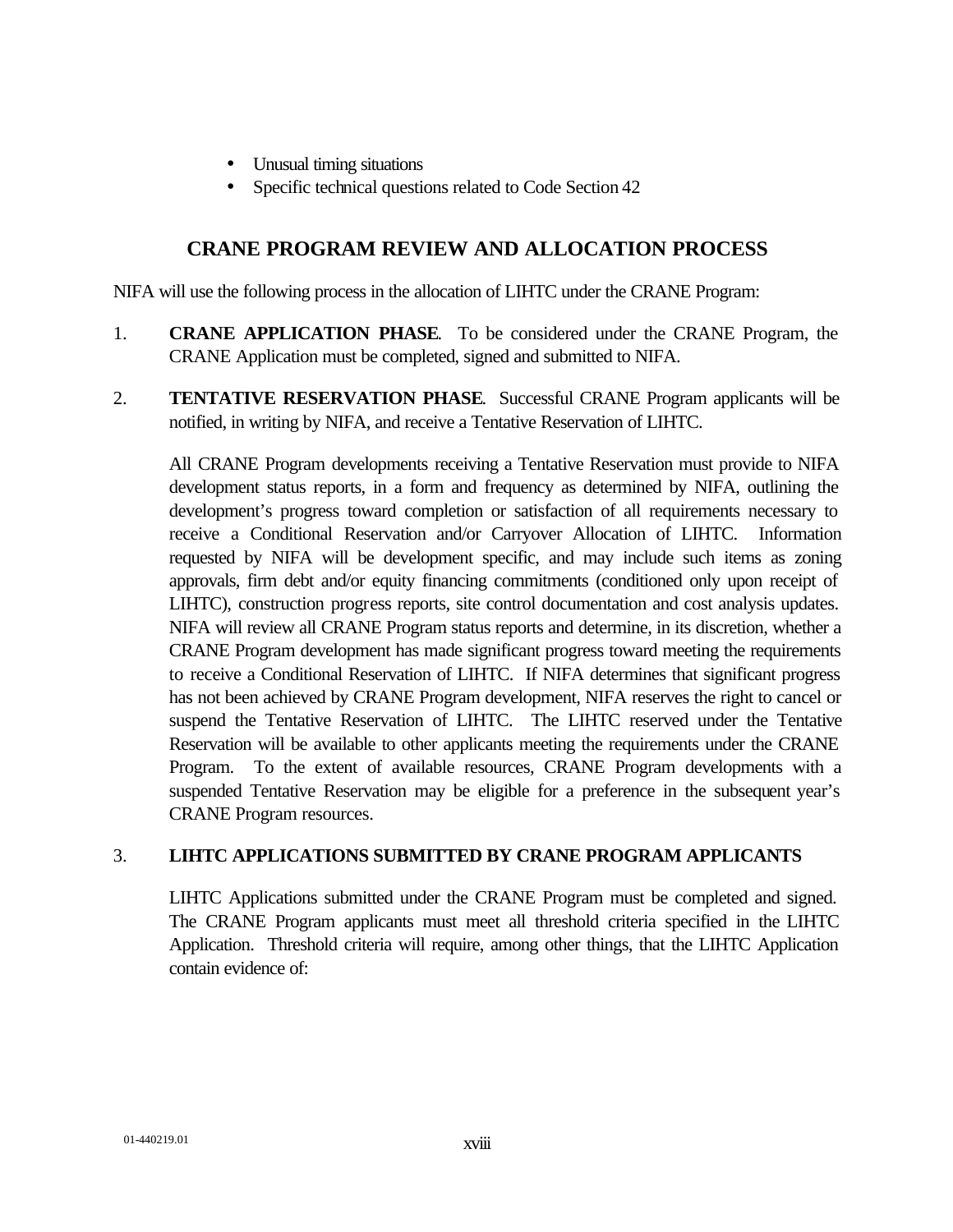- Site control (options/contracts to purchase must be valid for 90 days beyond the submitted application deadline)
- Financing commitments (commitments must be valid for 90 days beyond the submitted application deadline)
- Zoning approval or evidence of material progress toward obtaining zoning approval
- Evidence of consistency with the documented housing needs of the community
- Owner's willingness to enter into a land-use restriction agreement
- Comprehensive market study (market study must be dated within one year of the submitted application deadline)
- 4. **EVALUATION OF LIHTC APPLICATIONS UNDER THE CRANE PROGRAM**. LIHTC Applications submitted under the CRANE Program not meeting the threshold criteria requirements will be either suspended at NIFA's discretion or rejected without further consideration or review by NIFA.
	- (a) Each CRANE Program development will be evaluated based upon information submitted in the CRANE Application and the LIHTC Application and such other information that NIFA may request or obtain in the evaluation process.
	- (b) NIFA will conduct an initial evaluation to determine the appropriate amount of LIHTC to be reserved, using data provided by the applicant and according to NIFA benchmarks and Section 42 of the Code.
	- **NOTE**: NIFA will only review materials submitted during the appropriate CRANE Program deadline.
- 5. **CONDITIONAL RESERVATION**. Successful CRANE Program LIHTC applicants will be notified in writing and will receive a Conditional Reservation of LIHTC subject to conditions imposed by NIFA and the availability of LIHTC under the CRANE Program.
- 6. **COMMITMENT**. Within the time period specified by NIFA in the notification of a Conditional Reservation of LIHTC, the CRANE Program applicant must satisfy to NIFA that the following elements of the construction and/or rehabilitation process have been obtained or completed:
	- (a) Payment of all fees due NIFA (including fees from all other developments sponsored by such applicant).
	- (b) Signed documentation evidencing construction, interim and permanent financing arrangements.
	- (c) Syndication commitment (signed by both parties) outlining LIHTC equity contribution commitment or terms (i.e., percentage, proceeds received).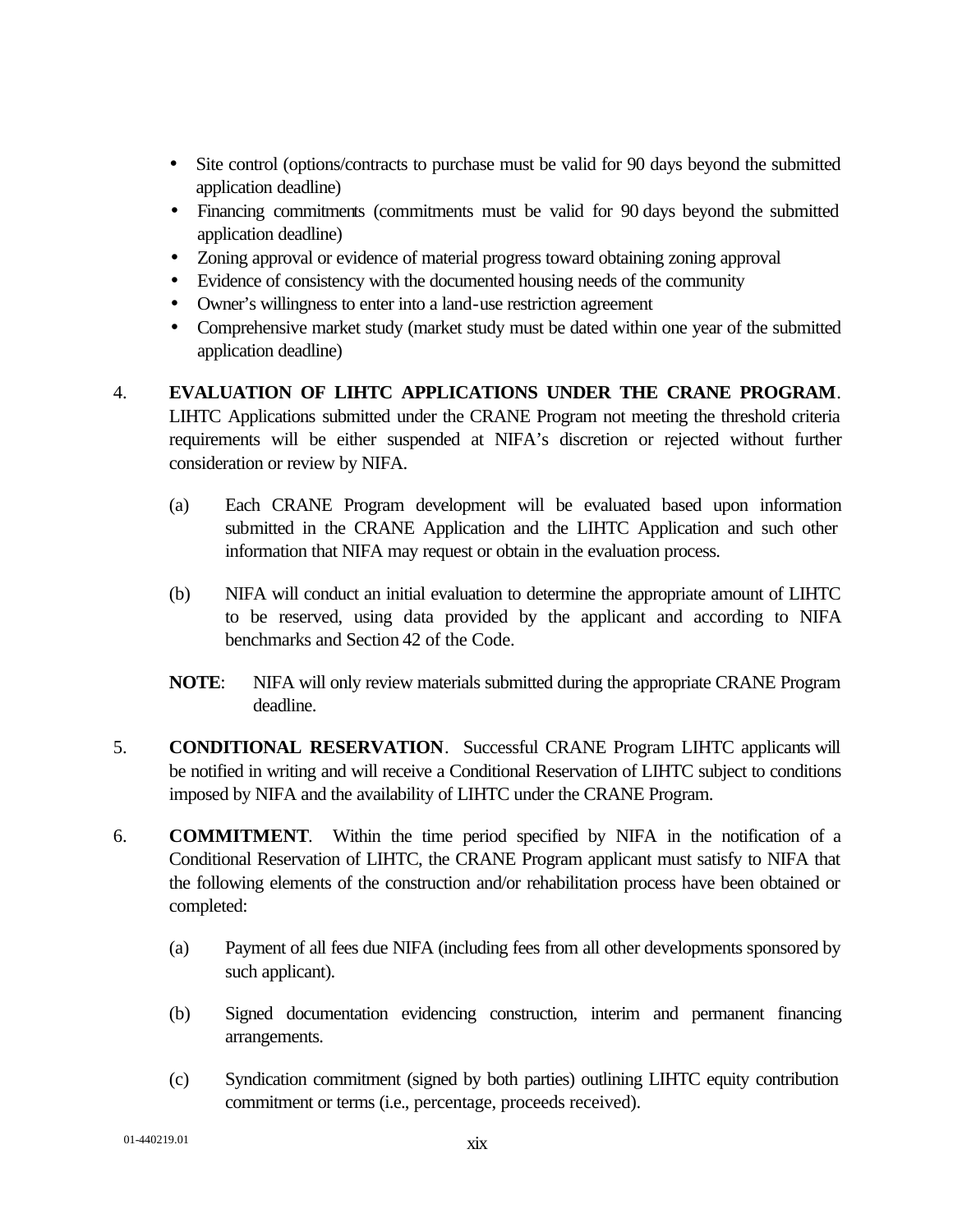- (d) Updated cost figures (firm bids at minimum, contracts preferred).
- (e) Executed organizational documents of the partnership or ownership entity of the development.
- (f) Ownership of the site as evidenced by a warranty deed.
- (g) An Environmental Assessment conducted by an unrelated third party. For rehabilitation developments such report must include an assessment of the risks relating to lead-based paint, asbestos and radon.
- (h) Execution of IRS Form 8821 (Tax Information Authorization Form) for the sharing of information between NIFA and the Internal Revenue Service ("IRS"). Each development owner will be required to execute a new Form 8821 every 3 years. Form 8821 must be from the CRANE Program owner to NIFA and list the following on the respective line items:
	- 3(a): Income;
	- 3(b): (i) Partnership or LLC—Form 1065;
		- (ii) Individual—Form 1040; or
		- (iii) Corporation—Form 1120;
	- 3(c): Current year and next two years; and
	- 3(d): Any related federal income tax information pertaining to LIHTC, including audit findings and assessments.
- (i) Each CRANE Program owner/developer must agree to provide complete annual operating data and federal income tax returns to NIFA on a timely basis.
- (j) Certification from an appropriate city official with jurisdiction over the development or certification from the local Department of Energy must be submitted which states whether the residential building(s) in the CRANE Program meets the local energy conservation code.
- (k) All CRANE Program developments receiving a Conditional Reservation must provide to NIFA development status reports, in a form and frequency as determined by NIFA, outlining the development's progress towards completion or satisfaction of all requirements necessary to receive a Carryover Allocation of LIHTC. Information requested by NIFA will be development specific, and may include such items as zoning approvals, firm debt and/or equity financing commitments (conditioned only upon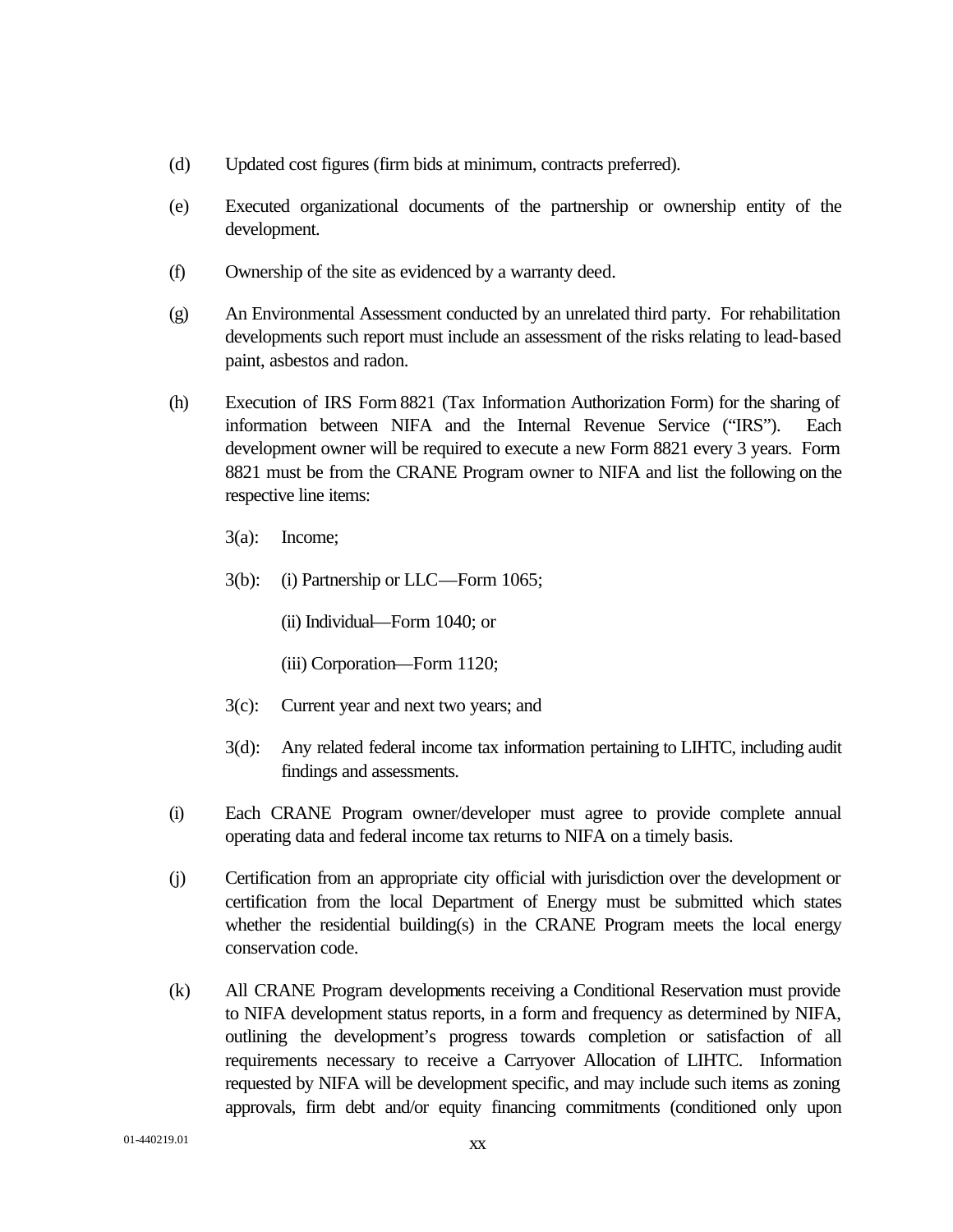receipt of LIHTC), construction progress reports, site control documentation and cost analysis updates.

- **NOTE:** Failure to meet the above requirements, and/or other conditions imposed by NIFA in its sole discretion within the designated time frame may result in the loss of the development's Conditional Reservation of LIHTC.
- 7. **FIRM COMMITMENT**. Upon receipt of the above, NIFA will reevaluate the LIHTC needs of the CRANE Program development to determine if any changes are warranted and then issue a firm commitment, subject to the following:
	- (a) Execution of any disclaimers and other documents required by NIFA.
	- (b) Receipt of all fees due NIFA.
	- (c) Confirmation of firmness of terms for construction and permanent financing.
	- (d) Receipt of plans and specifications that are in conformance with the applicable local energy conservation code, the Fair Housing Amendments Act of 1988 (Pub. L. 100- 430) (if applicable) and Americans with Disabilities Act (P.L. 101-336); Section 504 of the Rehabilitation Act of 1973 (29 U.S.C. 794).
	- (e) Receipt of the Fair Housing Checklist signed by the development's Architect certifying that the development's plans and specifications conform with the Fair Housing Act and Americans with Disabilities Act.
- 8. **REVOCATION**.Possible revocation of a Tentative/Conditional Reservation or LIHTC allocation for actions taken by the CRANE Program development owner without prior NIFA approval may occur from the time of a Tentative/Conditional Reservation up to the placed-in-service date, for, but not limited to, the following reasons:
	- (a) Site change;
	- (b) Change in ownership—a change in the parties involved in the ownership entity (e.g., addition of a third party or removal of an individual/entity named as part of the ownership entity submitted by the CRANE Program applicant in its LIHTC Application or CRANE Application);
	- (c) Change in syndication structure and/or terms;
	- (d) Change in unit design, square footage, unit mix, number of units, number of residential buildings, etc. (unless changes are required by local regulatory codes);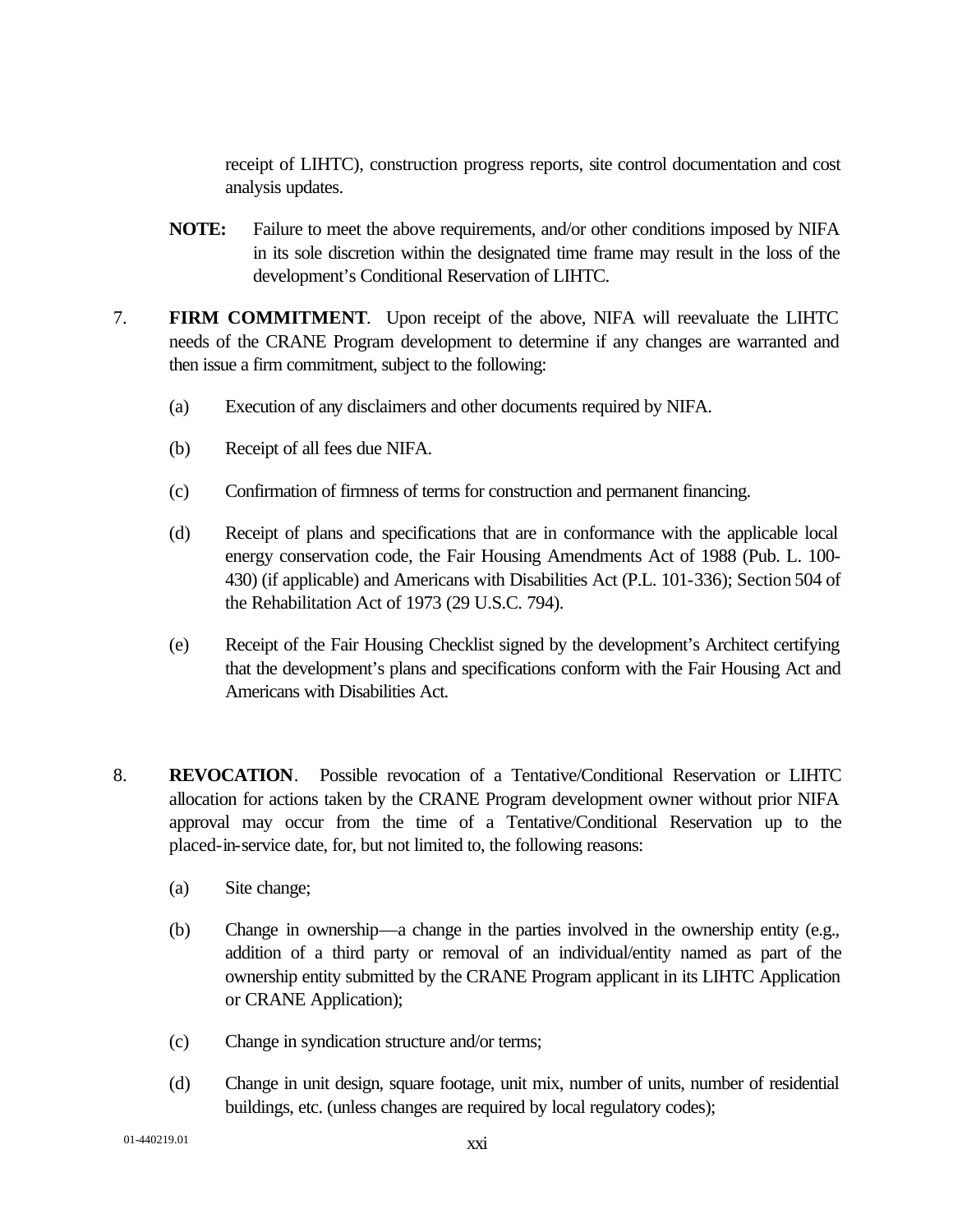- (e) Instances of curable noncompliance beyond the specified cure period on an applicant's existing LIHTC developments in any state; or
- (f) Change in rents charged to tenants.
- 9. **CHANGE IN OR DENIAL OF LIHTC ALLOCATION**. In accordance with Code Section 42, these evaluations may result in a possible change in the amount of LIHTC allocated to a CRANE Program development or denial of the total LIHTC allocation altogether, due to, but not limited, to one or more of the following reasons:
	- (a) Information submitted by the CRANE Program applicant in its LIHTC Application or CRANE Application is determined to be fraudulent;
	- (b) Conditions in the Tentative/Conditional Reservation are not met;
	- (c) Material and substantial changes occur in the actual costs and/or square footage of the development;
	- (d) Applicant obtains additional subsidies or financing other than those disclosed in the LIHTC Application or CRANE Application;
	- (e) Subsequent regulations are issued by Department of the Treasury or the IRS pertaining to Section 42 of the Code; or
	- (f) CRANE Applicant fails to promptly notify NIFA of any material or adverse changes in either the original LIHTC Application or CRANE Application .
- 10. **CARRYOVER ALLOCATION**. Section 42 of the Code provides that NIFA may issue a carryover allocation ("Carryover Allocation") to certain qualified buildings, which are to be placed in service no later than December 31, 2004. This provision requires that 10% or more of the expected basis in the development (including land) must be incurred by either (i) the end of 2003 for developments receiving a LIHTC allocation prior to June 30, 2003 or (ii) six months from the date of the LIHTC allocation for developments receiving a LIHTC allocation after June 30, 2003 (the "10% Test"). **The 10% Test must be certified by an independent, third-party certified public accountant or attorney and received in NIFA's office no later than November1, 2003 or, in the case of a development receiving an allocation after June 30, 2003, no later than five months from receipt of the LIHTC allocation**. If the 10% Test certification is not received by NIFA by the specified deadlines, a 1% late fee will be assessed. A Carryover Allocation will not be issued to a development prior to payment of all assessed fees.

At this time, NIFA will issue a Carryover Allocation if the following have been provided: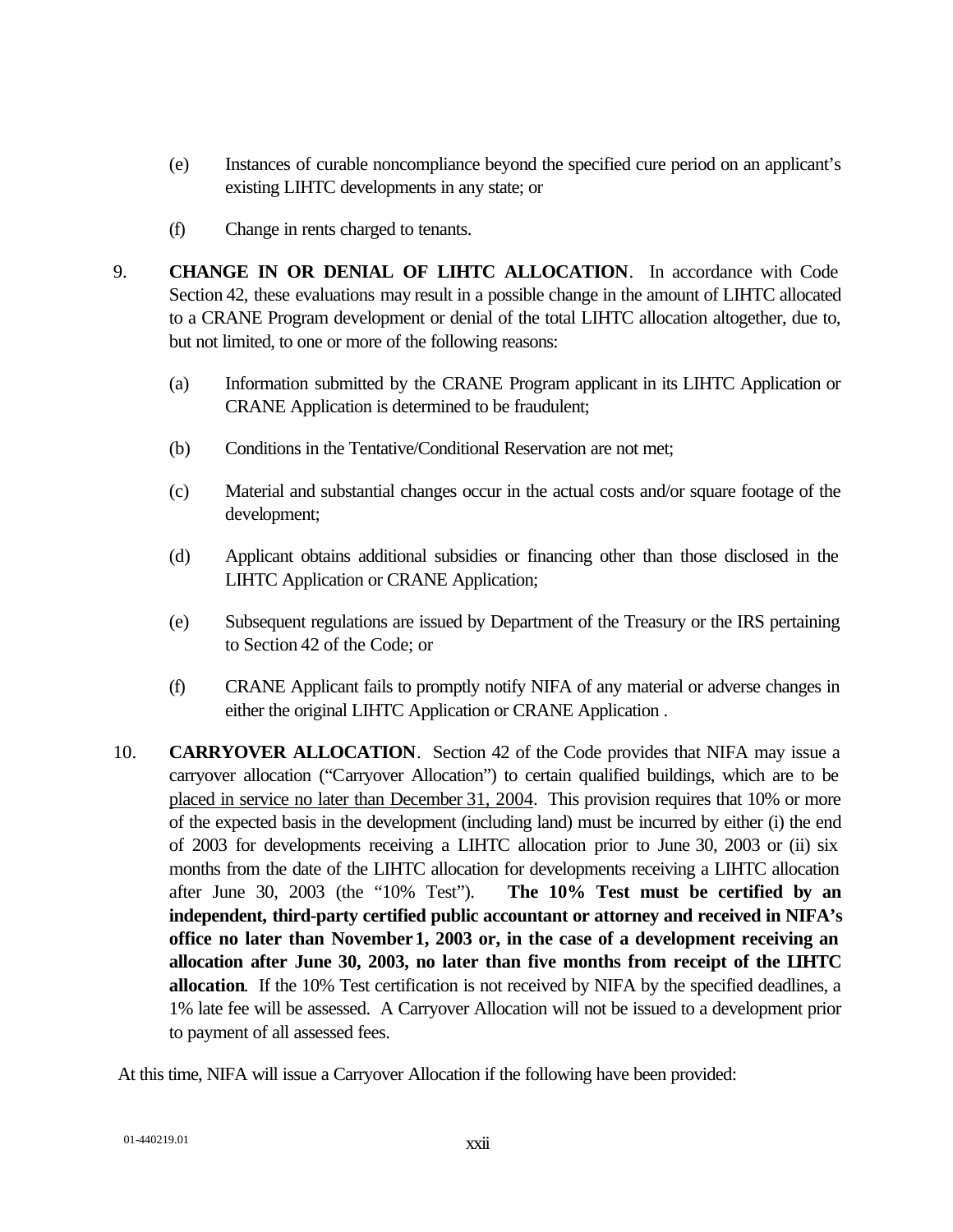- (a) Addresses for each building for which LIHTC are issued; and
- (b) Certification by an independent, third-party certified public accountant or attorney that 10% or more of the reasonably expected basis in the development determined as of the close of the second calendar year following the year in which the LIHTC allocation was made has been incurred by either (i) the end of 2003 for developments receiving a LIHTC allocation prior to June 30, 2003 or (ii) six months from the date of the LIHTC allocation for developments receiving a LIHTC allocation after June 30, 2003. Carryover cost certification must be submitted on approved NIFA forms no later than the deadlines specified above. If the developer fee is included in the carryover basis, it must be earned and reasonable for the services performed to date and evidenced by an agreement.

**NOTE**: Failure to submit the Carryover Allocation within the designated time frames may result in the loss of the LIHTC's.

11. **FINAL LIHTC ALLOCATION**. No LIHTC allocation will be made until a residential building or development is placed in service, the line item expenditures of the total development costs have been certified by an independent, third-party certified public accountant or attorney and submitted on approved NIFA forms, and all applicable LIHTC fees have been received by **NIFA** 

Final LIHTC allocations may be requested as soon as an eligible building is placed in service. NIFA requires the submission of an independent, third-party certified public accountant or attorney costs certification no later than 60 days after the completion of 100% of the LIHTC set-aside units in the development. The LIHTC amount allocated to a development is based on NIFA's final determination of the qualified basis for the building or development and a review of the development costs.

- **NOTE**: Failure to submit the Final Cost Certification within the designated time frame may result in the loss of LIHTC. Under extreme circumstances the development owner may submit a written request to NIFA for an extension of time in which to submit the Final Cost Certification.
- 12. **SUPPORTING DOCUMENTATION**. As specifically stated in the Carryover Allocation Procedures Manual and the Cost Certification Procedures Manual, NIFA reserves the right to request documentation supporting any cost certification if it determines, in its sole discretion, that such information is necessary to effectuate the allocation of LIHTC.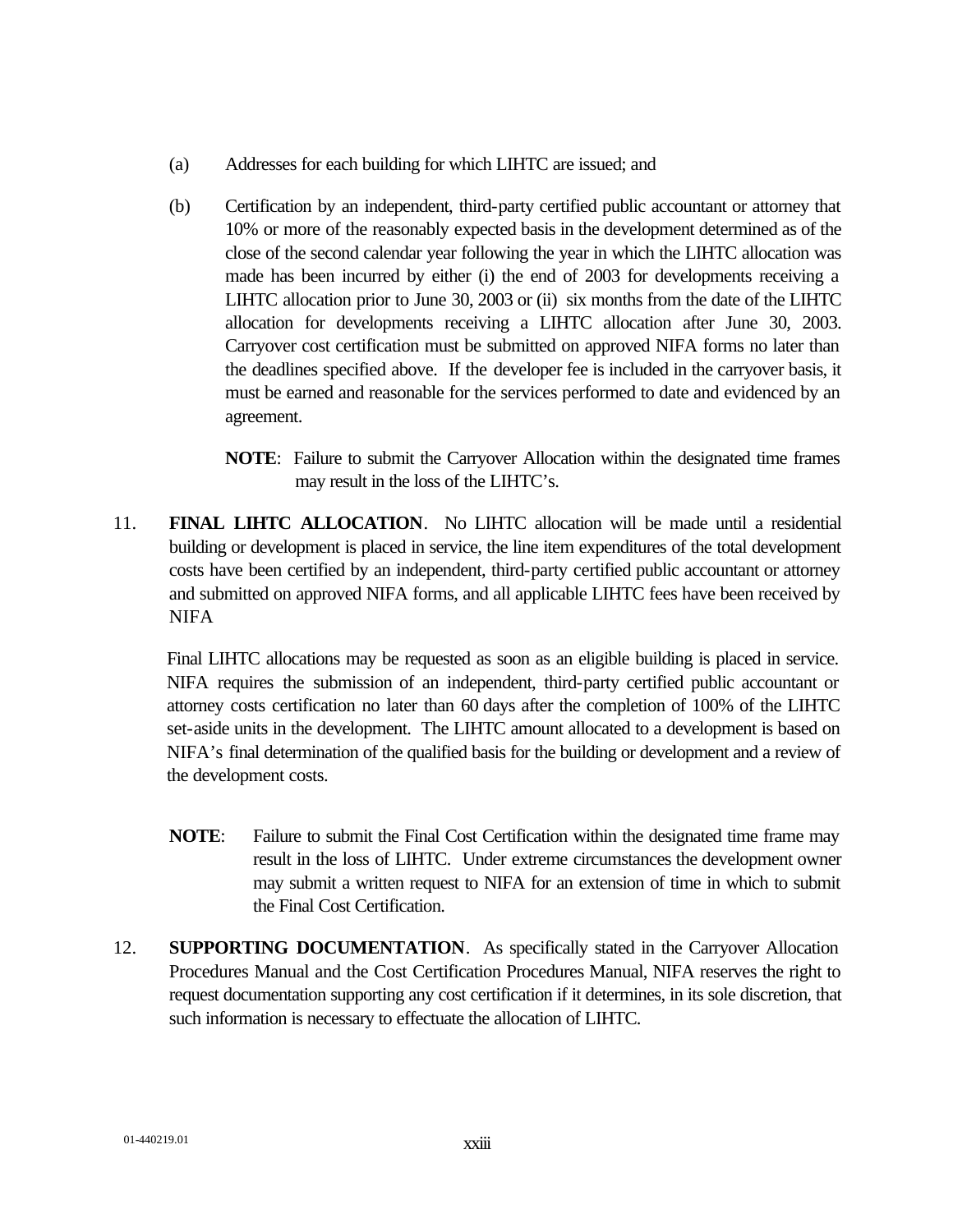#### **LIHTC GUIDELINES**

Following are general guidelines of the LIHTC Program including the CRANE Program and all other set-aside. These guidelines are not conclusive and should not be relied upon as tax advice. NIFA suggests that, prior to completing the LIHTC Application, you consult with an independent, third-party certified public accountant or attorney for a complete interpretation of the tax law. NIFA's review of documents submitted in connection with a LIHTC Application is solely for its own purposes. NIFA makes no representations to the development owner or anyone else as to:

- (a) compliance with the Code, Treasury Regulations or any other laws or regulations governing LIHTC; or
- (b) the financial feasibility or viability of any development.

No member, officer, agent or employee of NIFA will be personally liable concerning any matters arising out of, or in relation to, the allocation of LIHTC. LIHTC's will be awarded based on federal tax law and Nebraska's LIHTC Allocation Plan. NIFA reserves, commits and allocates LIHTC to partnerships, corporations, limited liability companies and individuals. LIHTC reservations and commitments are not transferable, and any change in development ownership requires NIFA's prior written approval. NIFA verifies development ownership through closing documents, warranty deeds and title reports.

NIFA reserves the right not to allocate LIHTC to any development, regardless of ranking/scoring, if NIFA determines in its sole discretion that the development does not further the purpose and goals of the LIHTC Program. For purposes of this determination, the information taken into account may include, but is not limited to, comments from officials of local governmental jurisdictions, the sponsor's experience and performance and the sponsor's prior dealings with NIFA and other states' LIHTC programs. The prior performance considered may include, but is not limited to, progress achieved with previous LIHTC Conditional Reservations, development compliance and payment of monitoring fees.

NIFA reserves the right not to allocate LIHTC to any development, regardless of ranking/scoring, if NIFA determines in its sole discretion that a disproportionate number of LIHTC developments have been developed in a particular census tract within the past three-year period. NIFA may decide to allocate LIHTC to a development in another county to best serve the citizens of Nebraska. This right will be exercised only in limited circumstances, such as when LIHTC developments in a particular census tract have a vacancy rate of 7% or more, or if adding current applications to existing LIHTC developments and other previously approved and funded (but not yet constructed nor occupied) LIHTC developments would create a disproportional number of low-income housing units.

NIFA recognizes that certain developments may need additional subsidies to encourage the production and ensure the viability of such developments as low-income housing developments. Under certain circumstances (particularly for smaller developments in rural areas), NIFA may agree to provide limited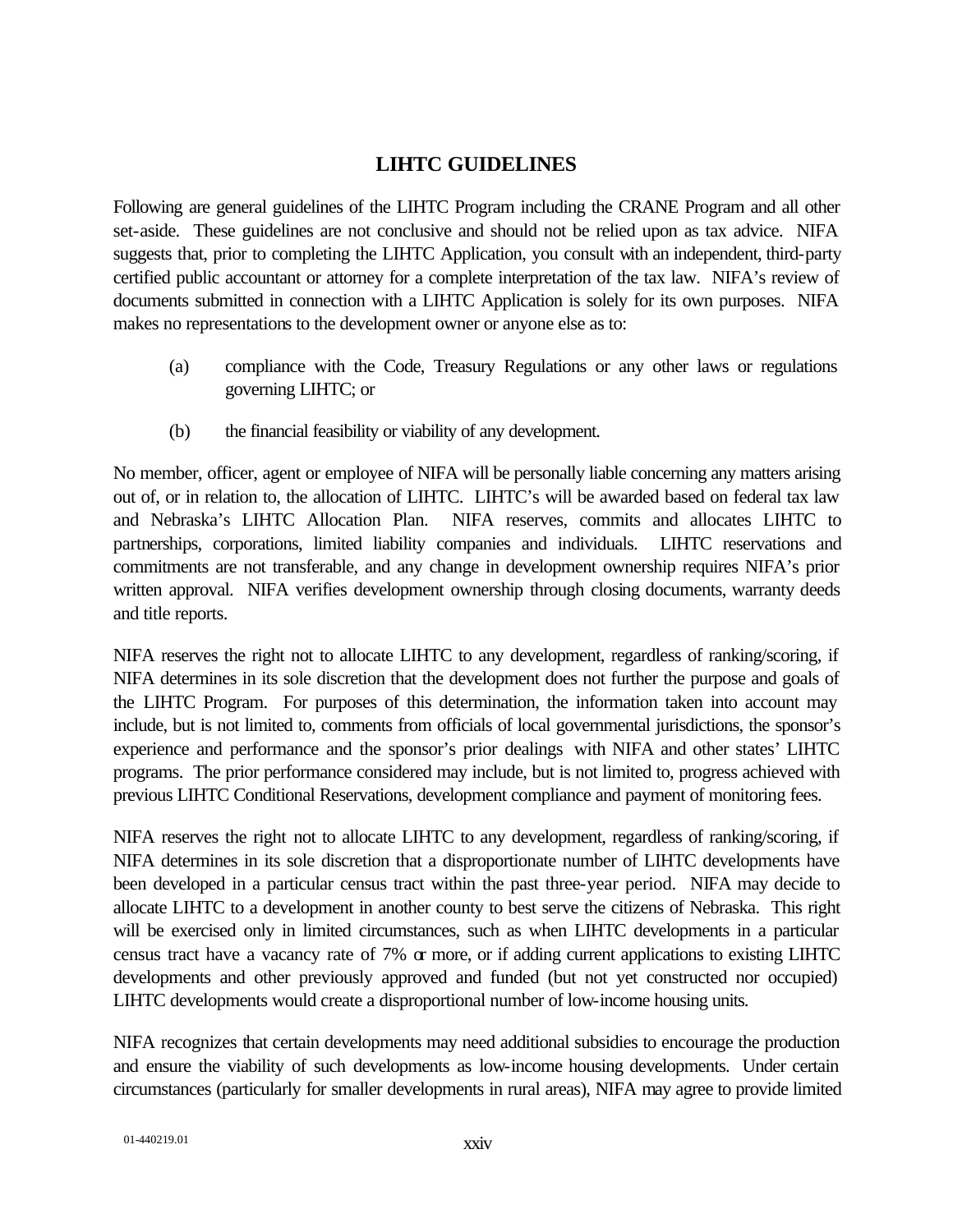second mortgage financing to enable such developments to take advantages of LIHTC available in connection with the issuance by NIFA of tax-exempt bonds. The owners of developments which utilize tax-exempt bonds issued by NIFA and receive secondary NIFA financing will be required to execute a Land Use Restriction Agreement ("LURA") which will be recorded as a restriction running with the land, requiring any successor in title to the owner (through assignment, foreclosure or an instrument in lieu of foreclosure) to agree to repay or assume the outstanding balance of such secondary financing indebtedness to NIFA as a condition to an agreement by NIFA to execute a new LURA (a new LURA is necessary for the successor in title to claim any LIHTC remaining on the development).

All information submitted to NIFA will be kept confidential and will not be available to any other applicant. Applicants will be given their scoring results upon request and may receive the total scoring results of the other developments on an anonymous basis.

Applicants who have been convicted of, entered an agreement for immunity from prosecution for or pleaded guilty (including a plea of no contest) to a crime of dishonesty, moral turpitude, fraud, bribery, payments of illegal gratuities, perjury, false statement, racketeering, blackmail, extortion, falsification or destruction of records are ineligible to apply for LIHTC. Applicants who have been barred from any other NIFA program, other state LIHTC programs or any federal programs are also ineligible to apply. Applicants having an identity of interest with any barred entity may not be eligible at the sole discretion of NIFA. Furthermore, NIFA reserves the right to amend, modify or withdraw its request for proposals and any of the program instructions or procedures contained within the application and may exercise such right at any time without notice and without liability to any applicant or other party for their expenses incurred in the preparation of an application or otherwise.

#### **COMPLIANCE MONITORING**

During the time period in which a development must comply with the set-aside unit requirements for low-income tenants, NIFA, as part of this Allocation Plan, is required to adopt and adhere to compliance monitoring procedures which will: (i) monitor developments for noncompliance and (ii) notify the IRS of any noncompliance of which NIFA becomes aware of in accordance with Section 42(m) of the Code, Treasury Regulation § 1.42-5 and other applicable regulations. All LIHTC development owners must enter into a LURA with NIFA, binding all parties to comply with Section 42 of the Code, Treasury Regulation §1.42-5 and other applicable regulations. Pursuant to the LURA, development owners (or the management agents thereof) are required to attend, on an annual basis, a compliance seminar sponsored by NIFA. In addition, development owners with items of noncompliance that have not been corrected in a timely fashion may be required to provide quarterly compliance reports to NIFA and may, in NIFA's sole discretion, be ineligible to receive a future allocation of LIHTC.

The following procedures outline NIFA's plans for compliance monitoring by owners of LIHTC developments. Such procedures, together with the covenants and representations contained in the LURA (which form of LURA is incorporated in this 2003 Allocation Plan by reference) shall constitute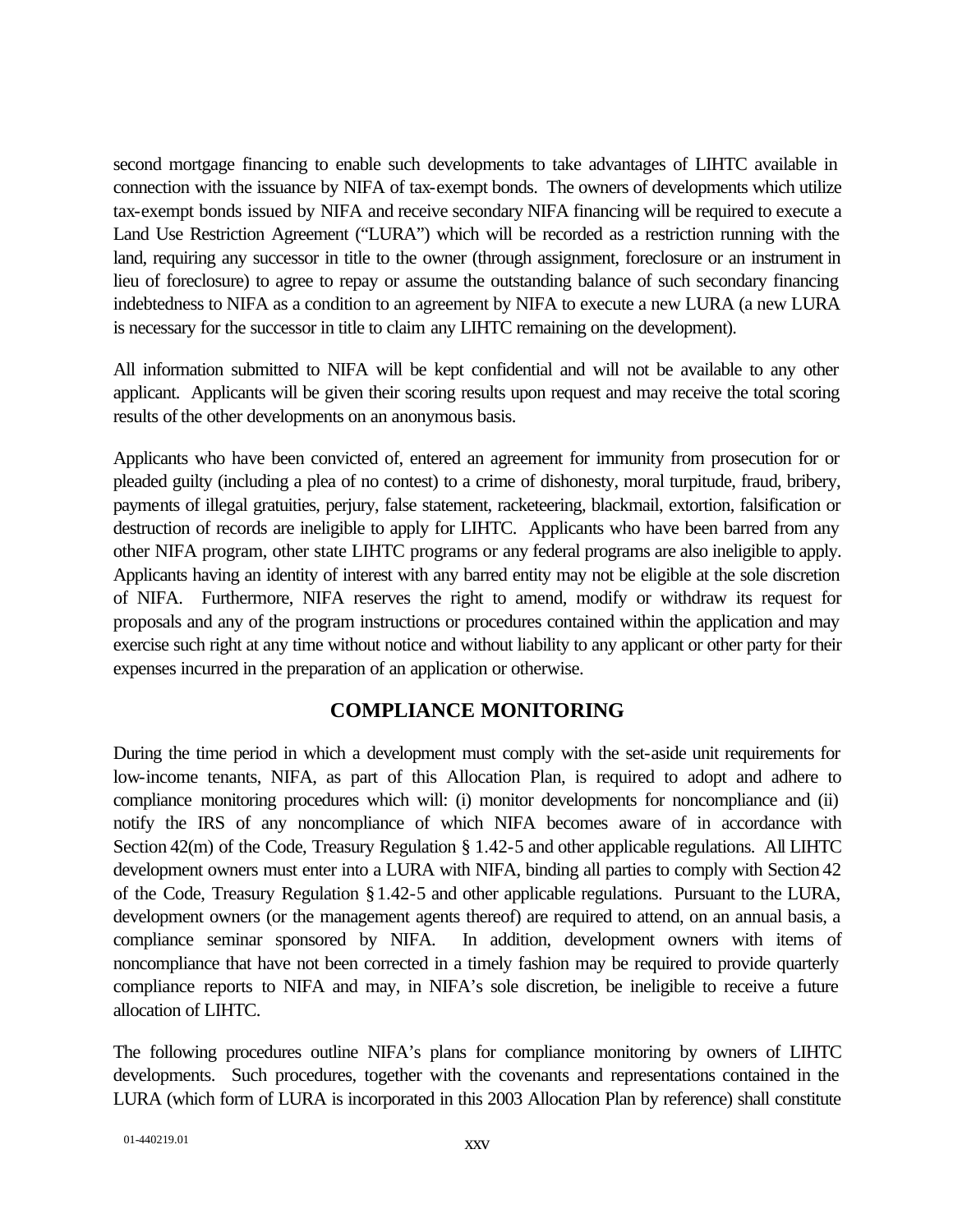the procedures for compliance monitoring by NIFA. (Capitalized terms used below and not otherwise defined shall have the meanings as set forth in the LURA).

- 1. **TENANT INCOME CERTIFICATIONS**. Development owners shall maintain a file for each Qualified Tenant residing in the development (which shall be updated during each year of unit occupancy by the development owner). Each tenant file shall contain a copy of the rent record and a copy of such tenant's executed Application and Income Certification (a form of which is attached to the LURA) as well as supporting documentation, which is subject to independent investigation and verification by NIFA. Each tenant file shall be submitted to NIFA as set forth below or in such other form and manner as may be required by the applicable rules, regulations or policies now or hereafter promulgated by the Department of the Treasury or the IRS.
- 2. **ANNUAL OWNER CERTIFICATIONS**. Development owners are required to immediately notify NIFA if, at any time, the dwelling units in a development are not occupied or available for occupancy as provided above. Development owners shall prepare and submit, under penalty of perjury, to NIFA, no later than January 15 of each year following the first year in which 10% of the units in the development are occupied, a Certificate of Continuing Program Compliance (a form of which is attached to the LURA) and an Annual Tax Credit Summary Report (a form of which is attached to the LURA), both executed by the development owner stating the number of Dwelling Units in the development which, as of the first date of such calendar year, were occupied by Qualified Tenants (or were deemed to be occupied by Qualified Tenants as provided in the LURA for all or part of such period), together with copies of annual Certifications of Tenant Eligibility and Income Verification (and supporting documentation) collected by the development owner.
- 3. **RECORD KEEPING AND RETENTION**. Development owners are required to collect and retain records for each qualified low-income building in the development for at least six years after the due date (with extensions) for filing the federal income tax return for such year. Notwithstanding the above, records for the first year of the LIHTC Period must be retained for at least six years beyond the due date (with extensions) for the filing of the federal income tax return for the last year of the Compliance Period of the building. Such records shall include for each year during the Compliance Period the following information pertaining to each building in the development:
	- (a) The total number of residential rental units in the building (including the number of bedrooms and the size in square feet of each residential rental unit);
	- (b) The percentage of residential rental units in the building that are Qualified Units;
	- (c) The rent charged on each residential rental unit in the building, including any utility allowances;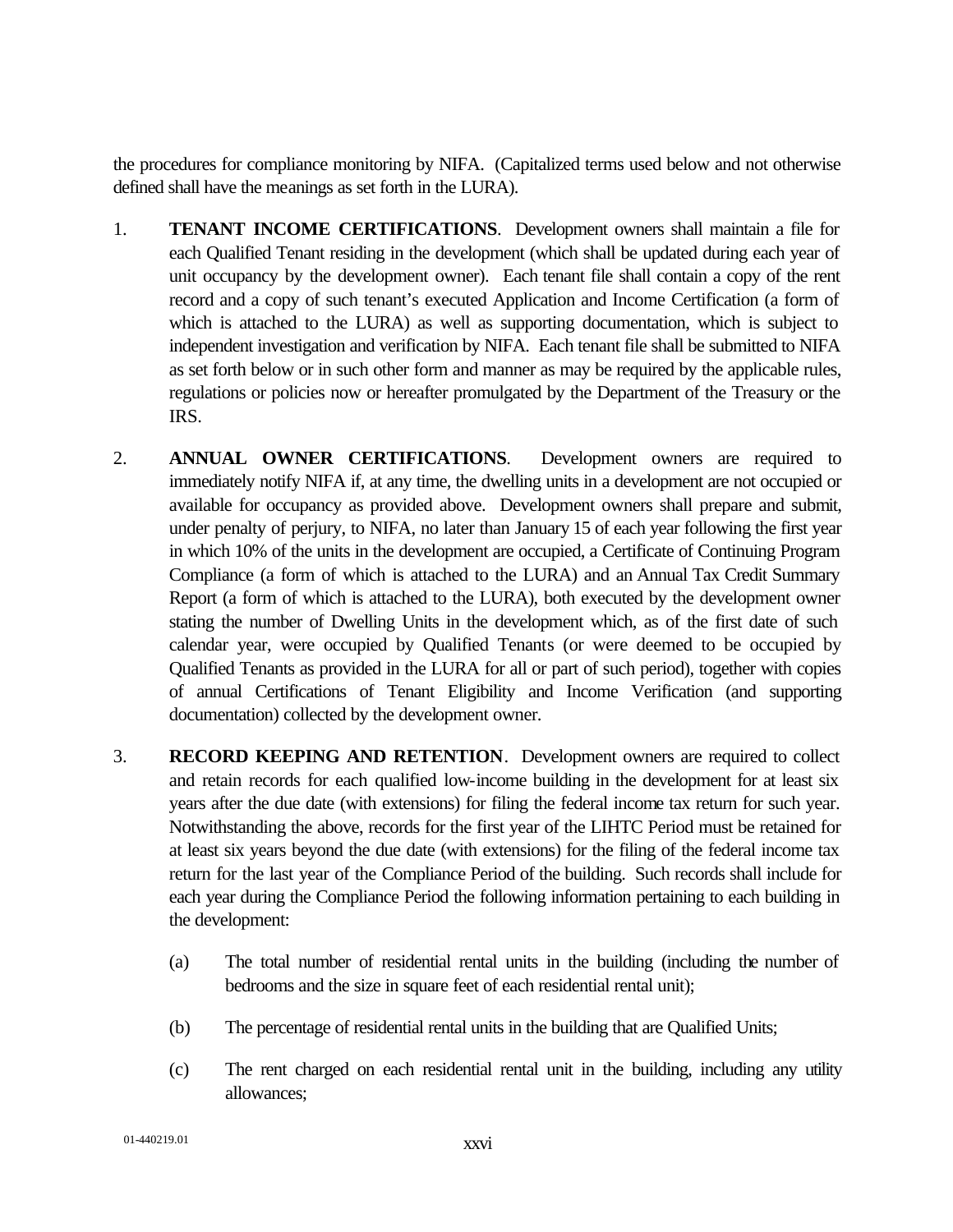- (d) The number of occupants in each Qualified Unit and changes in the number of occupants in each Qualified Unit;
- (e) The Qualified Unit vacancies in the building and information that indicates when, and to whom, the next available units were rented;
- (f) The annual income certification of each Qualified Tenant per Qualified Unit;
- (g) Documentation to support each Qualified Tenant's annual income certification (for example, a copy of the Qualified Tenant's federal income tax return, Forms W-2 or verifications of income from third parties such as employers or state agencies paying unemployment compensation). Tenant income is to be calculated in a manner consistent with the determination of annual income under Section 8 of the United States Housing Act of 1937 ("Section 8"), and not in accordance with the determination of gross income for federal income tax liability. In the case of a tenant receiving housing assistance payments under Section 8, this documentation requirement is satisfied if the public housing authority provides a statement to the development owner declaring that the tenant's income does not exceed the applicable income limit under Section 42(g) of the Code;
- (h) The eligible basis and the Qualified Basis of the building at the end of the first year of the Qualified Development Period; and
- (i) The character and use of the nonresidential portion of the building included in the building's eligible basis under Section 42(d) of the Code (e.g., tenant facilities that are available on a comparable basis to all tenants and for which no separate fee is charged for use of the facilities, or facilities reasonably required by the development).
- 4. **REVIEW PROCESS**. For each year of the Compliance Period, NIFA will perform a compliance review of each LIHTC development. Certifications and other information submitted to NIFA (as described above) shall be reviewed for compliance with the requirements of Section 42 of the Code.
- 5. **ON-SITE INSPECTION AND TENANT FILE REVIEW**. The LURA provides that NIFA, or its designated agent, shall have the right to perform on-site inspections of each building, inspect each Qualified Unit and review the tenant file for each such Qualified Unit.

NIFA, or its designated agent, will conduct an on-site inspection of each building in each LIHTC development and inspect at least 20% of the Qualified Units and review the tenant files for such Qualified Units. On-site inspections and tenant file reviews shall be conducted by the end of the second calendar year following the year in which the last building in the development was placed in service. Thereafter, NIFA, or its designated agent, will conduct on-site inspections of all buildings in each development and review the tenant files at least once every three years. NIFA shall notify each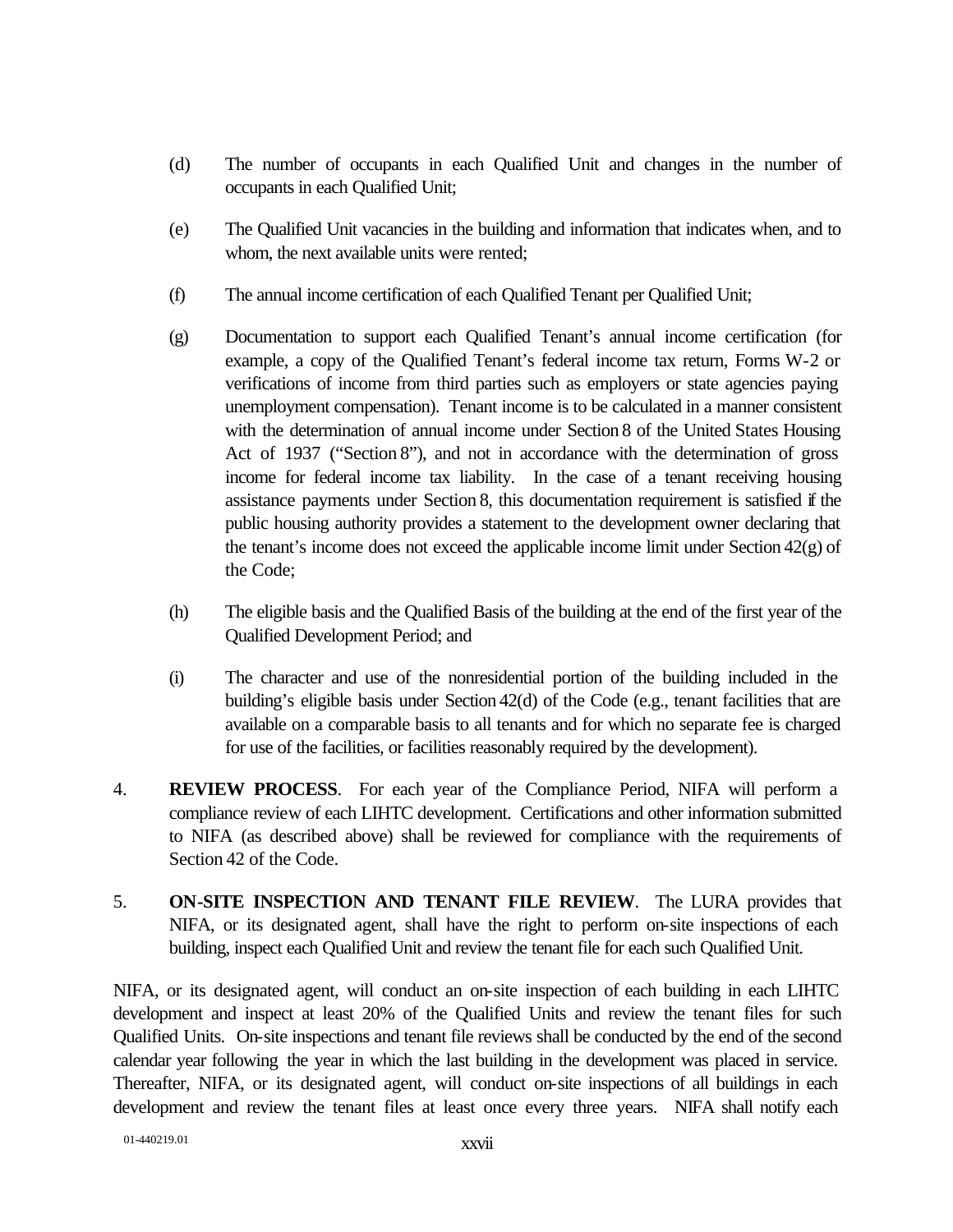development owner in advance of any such on-site inspection and review. NIFA shall randomly select which Qualified Units and tenants' records are to be inspected and reviewed.

Any duly authorized representative of NIFA, the Department of the Treasury or the IRS may inspect the books and records of the development pertaining to the incomes of the Qualified Tenants residing in the development.

In conjunction with each on-site inspection, development owners must provide to NIFA, or its designated agent, any local health, safety or building code violations reports or notices received on the development. Based on the on-site inspection and NIFA's receipt and review of all local health, safety or building code violations reports or notices, NIFA shall determine whether each development building and its Qualified Units are suitable for occupancy.

6. **NOTIFICATION TO OWNER**. In the event NIFA discovers noncompliance with any of the provisions of the LURA or Section 42 of the Code, NIFA will immediately notify the development owner in writing. The development owner shall have 60 days from the issuance of such notice (the "Correction Period") to correct the noncompliance.

Noncompliance includes, but is not limited to, the following: (a) NIFA's failure to receive for each LIHTC development: tenant income certifications, supporting documentation and rent records, (b) noncompliance with any provision of Section 42 of the Code and/or (c) any change in the applicable fraction or eligible basis of the development which would result in a decrease in the Qualified Basis of the development. NIFA shall be authorized and entitled, pursuant to the provisions of the LURA, to perform all acts necessary to comply with the monitoring and notification responsibilities set forth in Section  $42(m)(i)(B)(iii)$  of the Code and any Treasury Regulations promulgated thereunder or other interpretations thereof by the IRS or the courts.

- 7. **NOTICE TO INTERNAL REVENUE SERVICE**. Within 45 days of the expiration of the Correction Period, NIFA shall file with the IRS, a copy of Form 8823, explaining the nature of the noncompliance and whether or not such noncompliance has been corrected.
- 8. **LIABILITY**. Compliance with the requirements of Section 42 of the Code is the sole responsibility of the development owner of the LIHTC development. NIFA's obligation to monitor for compliance with the requirements of Section 42 of the Code does not, and will not, make NIFA liable for a development owner's noncompliance.

All CRANE Applications and LIHTC Applications, materials, exhibits and correspondence submitted to NIFA are the property of NIFA. An agreement may be made between NIFA and any other appropriate federal regulatory agency to exchange such information.